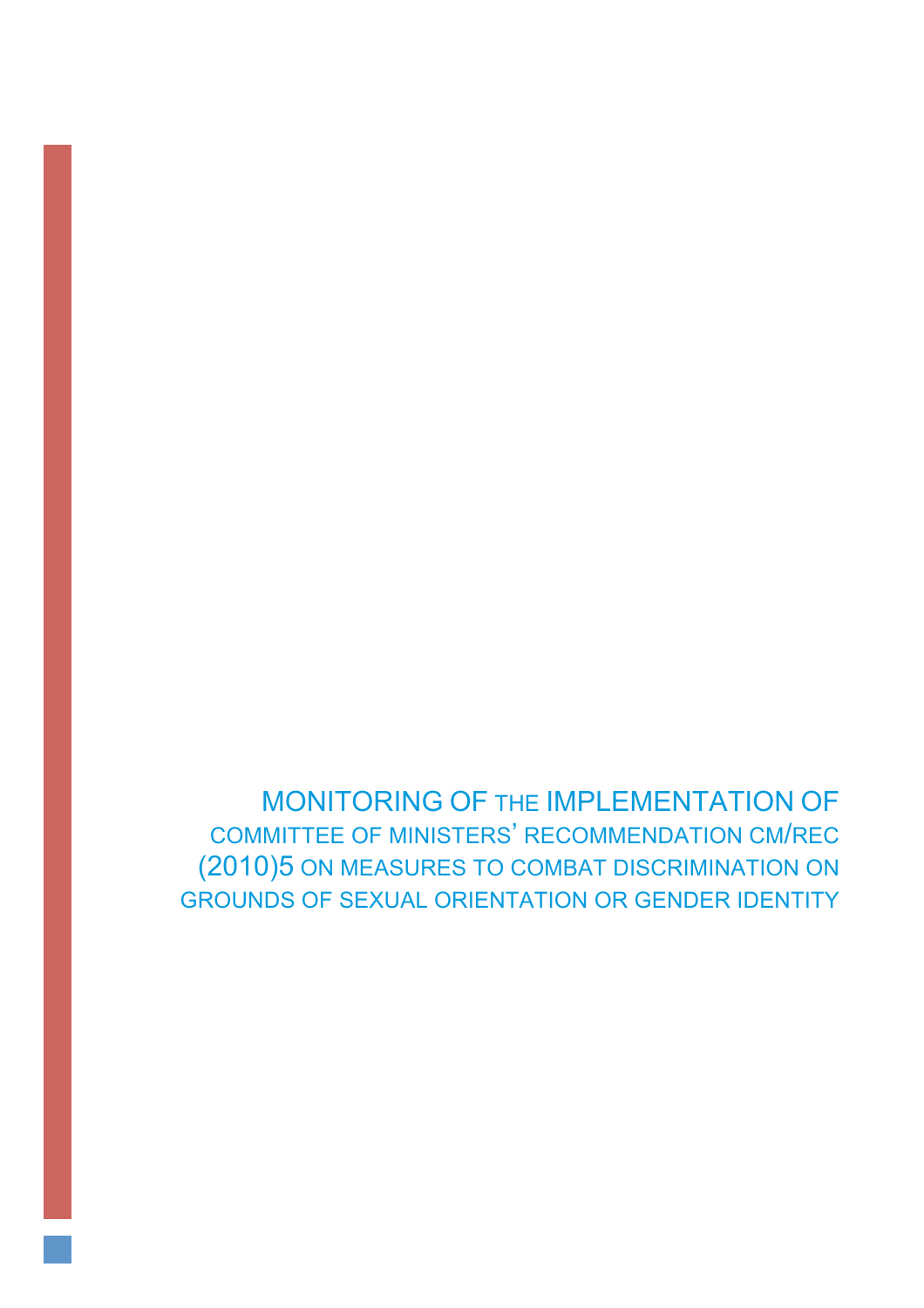| Executive summary                                     | $\mathbf{2}$   |
|-------------------------------------------------------|----------------|
| Recommendations to member states for priority actions | $\overline{3}$ |
| Introduction                                          | $10\,$         |
| Methodology                                           | ${\bf 10}$     |
| 1.<br>${\bf 11}$                                      |                |
| 1.1 Hate speech                                       | 13             |
| 2.<br>15                                              |                |
| $3 -$<br>17                                           |                |
| 4.<br>22                                              |                |
| 5.<br>23                                              |                |
| 6.<br>25                                              |                |
| 7.<br>27                                              |                |
| 8.<br>29                                              |                |
| 9.<br>30                                              |                |
| 3 <sup>2</sup><br>10.                                 |                |
| 11. Discrimination on multiple grounds                | 34             |
| About Sarajevo Open Centre                            | 35             |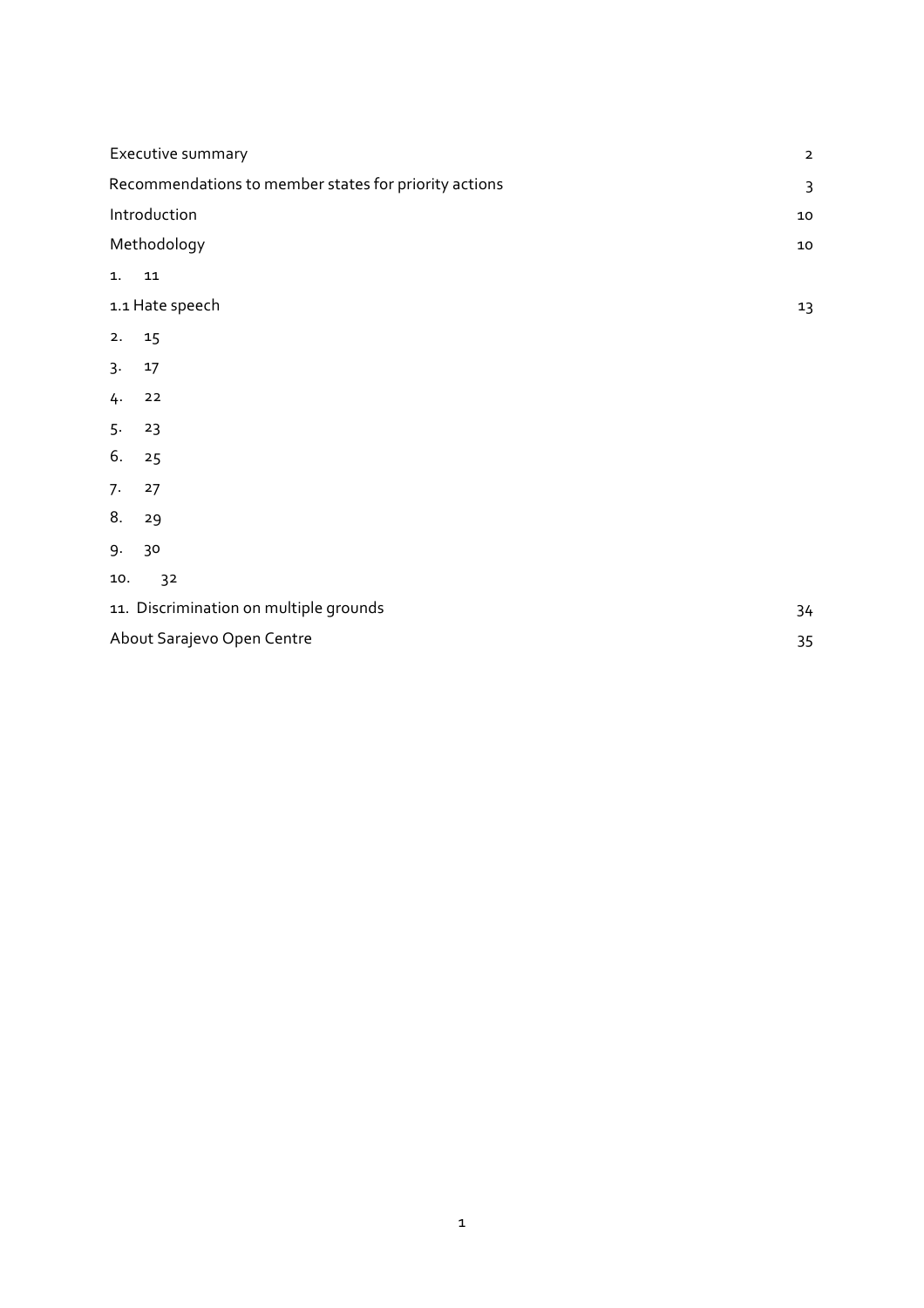### **Executive summary**

Year 2010 was a crucial year for LGBT community all over the world because that was the year when Committee of Ministers of Council of Europe adopted Recommendation on measures to combat discrimination based on sexual orientation and gender identity. This significant document lists measures that countries should adopt in order to combat discrimination on this bases. These measures are in accordance with the Convention for Protection of Human Rights and Fundamental Freedoms and its protocols, and Bosnia and Herzegovina (BiH) is a signee of the Convention, therefore it is ought to apply these measures even though the Recommendation itself does not represent a binding document.

In year 2012 Bosnia and Herzegovina, in the framework of an ILGA Europe re-granting project, presented a report regarding the "Monitoring of the Implementation of Committee of Ministers' Recommendation CM/Rec(2010)5 on Measures to Combat Discrimination on Grounds of Sexual Orientation or Gender Identity". It was a first time that our country took a serious look at general position of LGBT community regarding all areas of life. That years report showed that BiH only protected LGBT people through Anti-discrimination law of BiH and through hate crime regulation in Republika Srpska (RS) and Brčko District (BD), however there were no trainings for relevant institutions in order to provide them adequate knowledge on how to deal with problems with which this population faces. Participation in the first monitoring project provided us with the necessary information we needed to see which actions should be taken. Thanks to that, Sarajevo Open Centre intensified their cooperation with relevant institutions and thanks to their work and work of other nongovernmental and civil society organisations, BiH adopted an amendment to existing Law on the Prohibition of Discrimination, which now includes (adequately listed) sexual orientation and gender identity, as well as sex characteristics, as grounds for prohibition of discrimination. Law on Equality of Sexes also guarantees equal treatment of all persons regardless of their sex or sexual orientation.

Even though the legislative framework has improved over the past three years, discrimination, hate speech and violence against LGBTI community is still present in our society, which prevents LGBTI people from leading a normal life and engage in all kinds of social activities.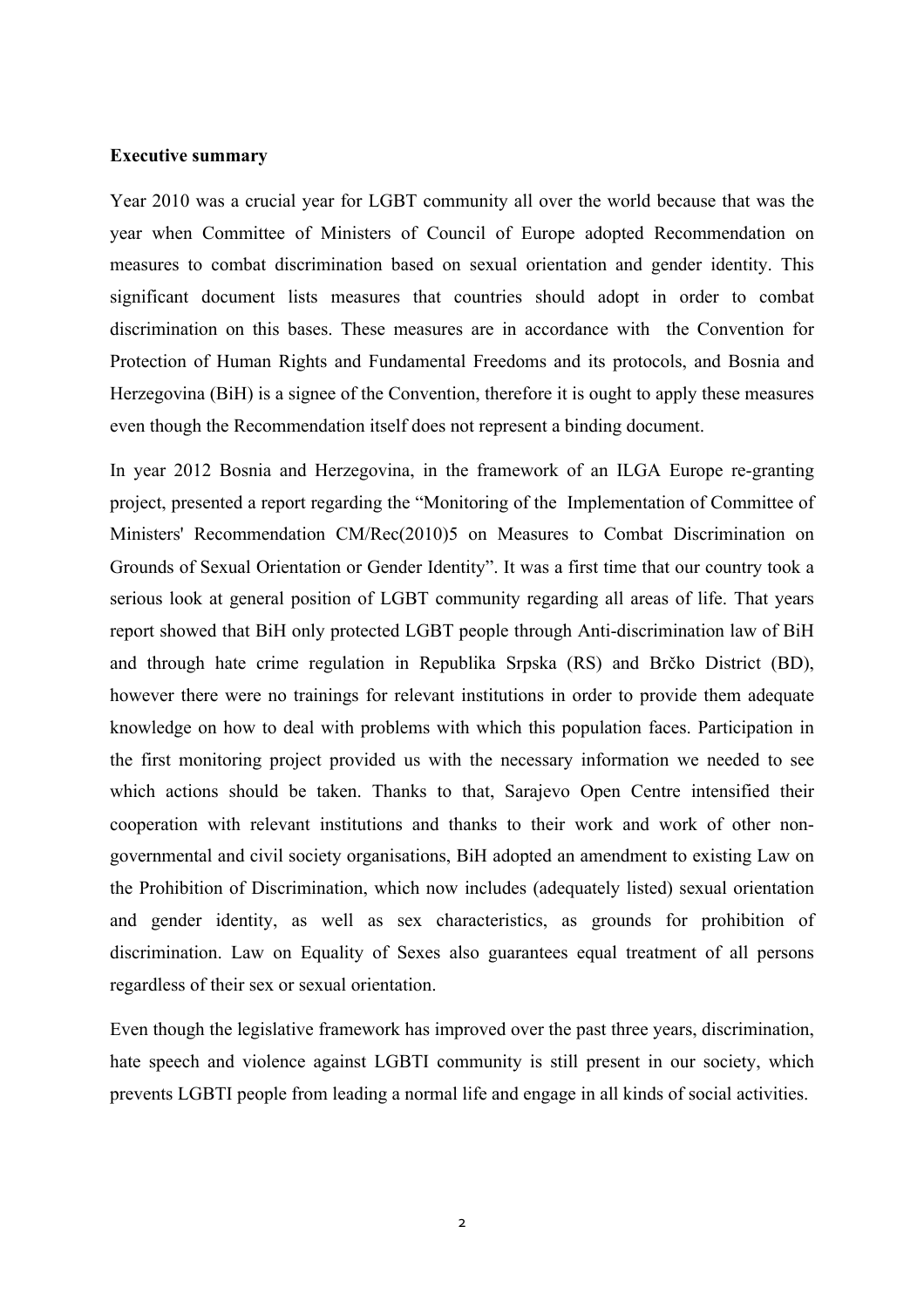#### **Recommendations to member states for priority actions**

#### **I Recommendations regarding hate crimes and hate speech**

1. Member states should ensure effective, prompt and impartial investigations into alleged cases of crimes and other incidents, where the sexual orientation or gender identity of the victim is reasonably suspected to have constituted a motive for the perpetrator; they should further ensure that particular attention is paid to the investigation of such crimes and incidents when allegedly committed by law enforcement officials or by other persons acting in an official capacity, and that those responsible for such acts are effectively brought to justice and, where appropriate, punished in order to avoid impunity.

2. Member states should ensure that when determining sanctions, a bias motive related to sexual orientation or gender identity may be taken into account as an aggravating circumstance.

3. Member states should take appropriate measures to ensure that victims and witnesses of sexual orientation or gender identity related "hate crimes" and other hate-motivated incidents are encouraged to report these crimes and incidents; for this purpose, member states should take all necessary steps to ensure that law enforcement structures, including the judiciary, have the necessary knowledge and skills to identify such crimes and incidents and provide adequate assistance and support to victims and witnesses.

4. Member states should take appropriate measures to ensure the safety and dignity of all persons in prison or in other ways deprived of their liberty, including lesbian, gay, bisexual and transgender persons, and in particular take protective measures against physical assault, rape and other forms of sexual abuse, whether committed by other inmates or staff; measures should be taken so as to adequately protect and respect the gender identity of transgender persons.

5. Member states should ensure that relevant data are gathered and analysed on the prevalence and nature of discrimination and intolerance on grounds of sexual orientation or gender identity, and in particular on "hate crimes" and hate-motivated incidents related to sexual orientation or gender identity.

6. Member states should take appropriate measures to combat all forms of expression, including in the media and on the Internet, which may be reasonably understood as likely to produce the effect of inciting, spreading or promoting hatred or other forms of discrimination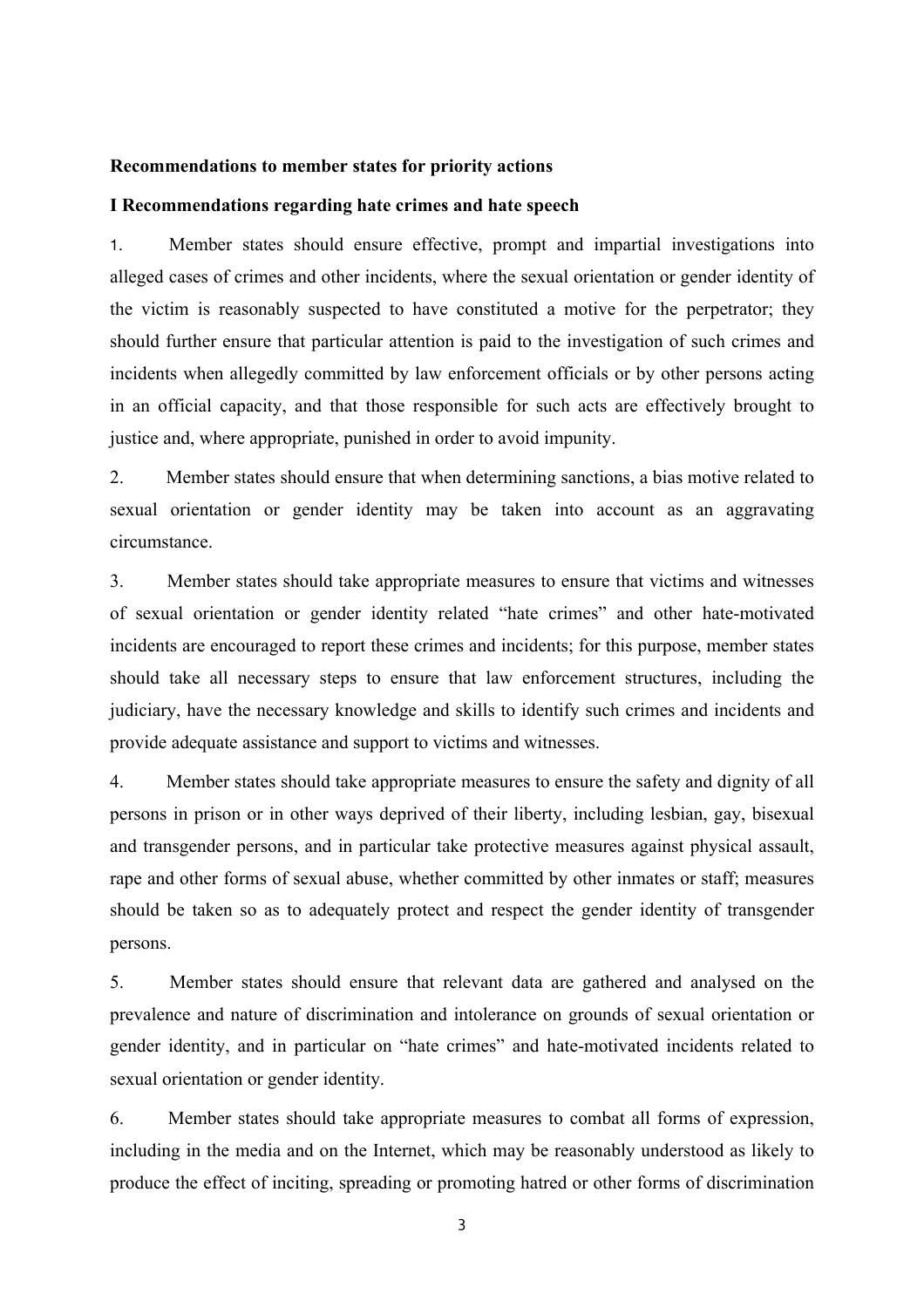against lesbian, gay, bisexual and transgender persons. Such "hate speech" should be prohibited and publicly disavowed whenever it occurs. All measures should respect the fundamental right to freedom of expression in accordance with Article 10 of the Convention and the case law of the Court.

7. Member states should raise awareness among public authorities and public institutions at all levels of their responsibility to refrain from statements, in particular to the media, which may reasonably be understood as legitimising such hatred or discrimination.

8. Public officials and other state representatives should be encouraged to promote tolerance and respect for the human rights of lesbian, gay, bisexual and transgender persons whenever they engage in a dialogue with key representatives of the civil society, including media and sports organisations, political organisations and religious communities.

# **II Recommendations regarding freedom of association, expression and peaceful assembly**

13. Member states should take appropriate measures to ensure, in accordance with Article 10 of the Convention, that the right to freedom of expression can be effectively enjoyed, without discrimination on grounds of sexual orientation or gender identity, including with respect to the freedom to receive and impart information on subjects dealing with sexual orientation or gender identity.

14. Member states should take appropriate measures at national, regional and local levels to ensure that the right to freedom of peaceful assembly, as enshrined in Article 11 of the Convention, can be effectively enjoyed, without discrimination on grounds of sexual orientation or gender identity.

15. Member states should ensure that law enforcement authorities take appropriate measures to protect participants in peaceful demonstrations in favour of the human rights of lesbian, gay, bisexual and transgender persons from any attempts to unlawfully disrupt or inhibit the effective enjoyment of their right to freedom of expression and peaceful assembly.

16. Member states should take appropriate measures to prevent restrictions on the effective enjoyment of the rights to freedom of expression and peaceful assembly resulting from the abuse of legal or administrative provisions, for example on grounds of public health, public morality and public order.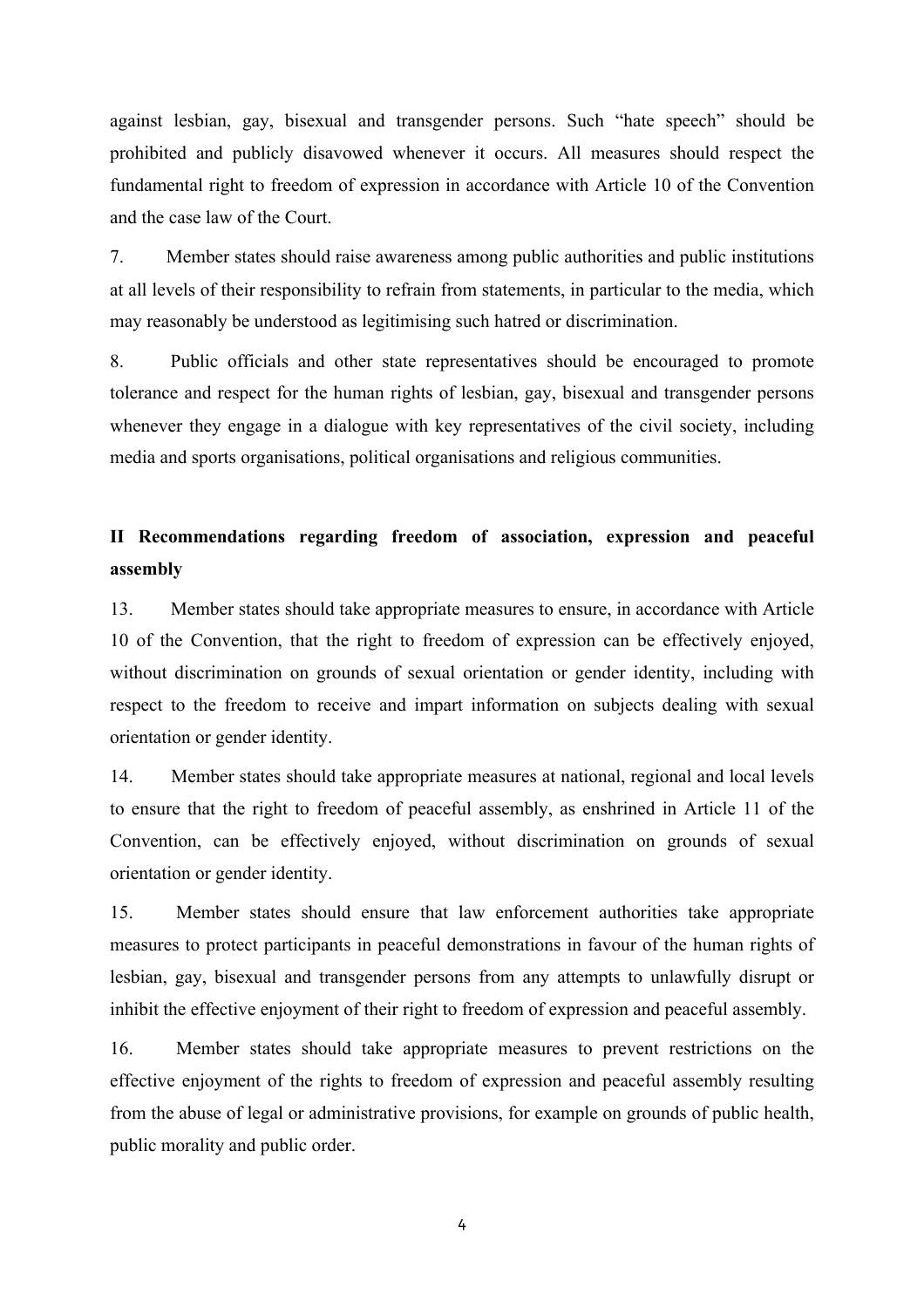17. Public authorities at all levels should be encouraged to publicly condemn, notably in the media, any unlawful interferences with the right of individuals and groups of individuals to exercise their freedom of expression and peaceful assembly, notably when related to the human rights of lesbian, gay, bisexual and transgender persons.

# **III Recommendations regarding right to respect for private and family life**

18. Member states should ensure that any discriminatory legislation criminalising samesex sexual acts between consenting adults, including any differences with respect to the age of consent for same-sex sexual acts and heterosexual acts, are repealed; they should also take appropriate measures to ensure that criminal law provisions which, because of their wording, may lead to a discriminatory application are either repealed, amended or applied in a manner which is compatible with the principle of non-discrimination.

19. Member states should ensure that personal data referring to a person's sexual orientation or gender identity are not collected, stored or otherwise used by public institutions including in particular within law enforcement structures, except where this is necessary for the performance of specific, lawful and legitimate purposes; existing records which do not comply with these principles should be destroyed.

20. Prior requirements, including changes of a physical nature, for legal recognition of a gender reassignment, should be regularly reviewed in order to remove abusive requirements.

21. Member states should take appropriate measures to guarantee the full legal recognition of a person's gender reassignment in all areas of life, in particular by making possible the change of name and gender in official documents in a quick, transparent and accessible way; member states should also ensure, where appropriate, the corresponding recognition and changes by non-state actors with respect to key documents, such as educational or work certificates.

22. Member states should take all necessary measures to ensure that, once gender reassignment has been completedand legally recognised in accordance with paragraphs 20 and 21 above, the right of transgender persons to marry a person of the sex opposite to their reassigned sex is effectively guaranteed.

23. Where national legislation confers rights and obligations on unmarried couples, member states should ensure that it applies in a non-discriminatory way to both same-sex and different-sex couples, including with respect to survivor's pension benefits and tenancy rights.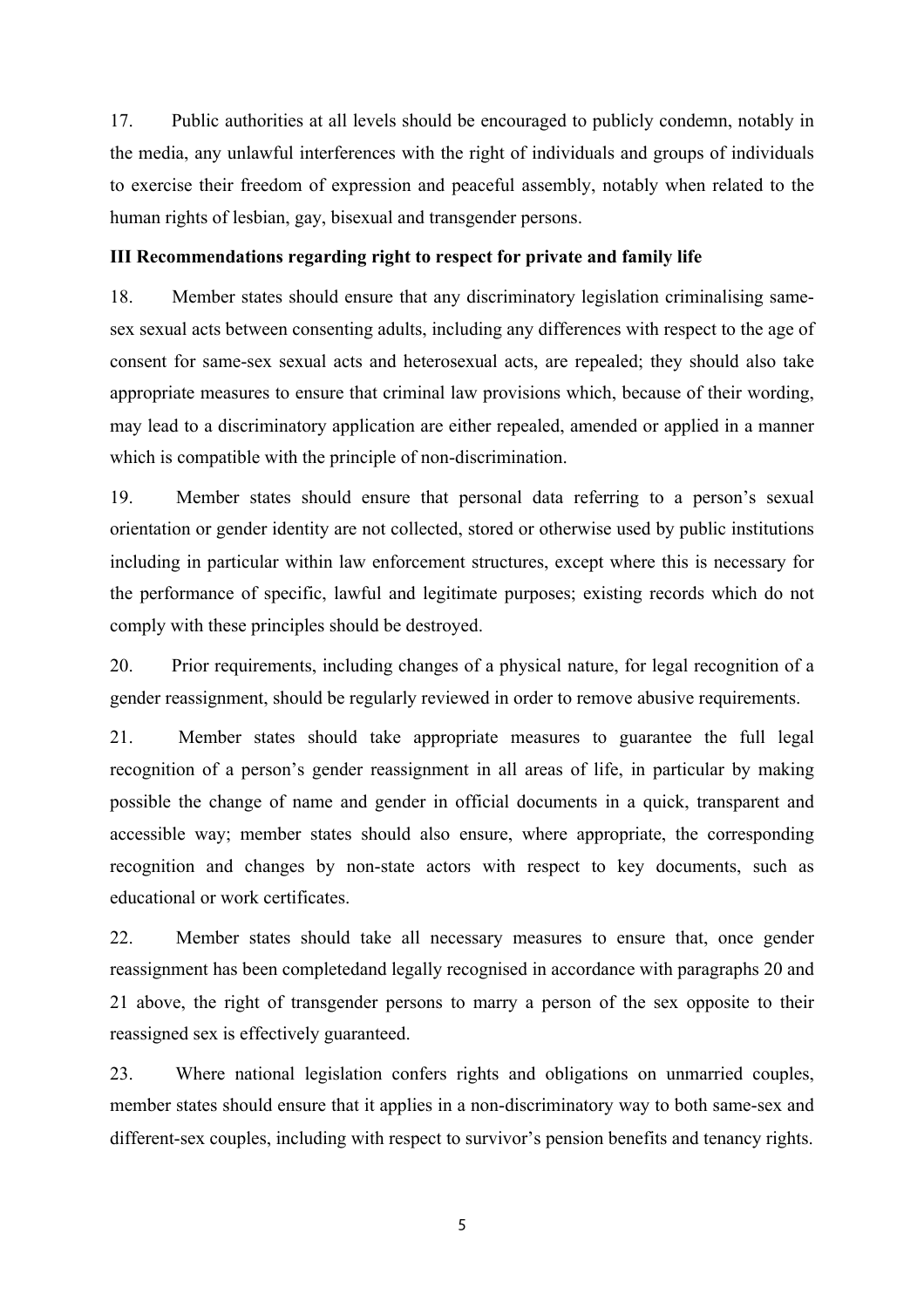24. Where national legislation recognises registered same-sex partnerships, member states should seek to ensure that their legal status and their rights and obligations are equivalent to those of heterosexual couples in a comparable situation.

25. Where national legislation does not recognise nor confer rights or obligations on registered same-sex partnerships and unmarried couples, member states are invited to consider the possibility of providing, without discrimination of any kind, including against different sex couples, same-sex couples with legal or other means to address the practical problems related to the social reality in which they live.

26. Taking into account that the child's best interests should be the primary consideration in decisions regarding the parental responsibility for, or guardianship of a child, member states should ensure that such decisions are taken without discrimination based on sexual orientation or gender identity.

27. Taking into account that the child's best interests should be the primary consideration in decisions regarding adoption of a child, member states whose national legislation permits single individuals to adopt children should ensure that the law is applied without discrimination based on sexual orientation or gender identity.

28. Where national law permits assisted reproductive treatment for single women, member states should seek to ensure access to such treatment without discrimination on grounds of sexual orientation.

### **IV Recommendations regarding employment**

29. Member states should ensure the establishment and implementation of appropriate measures which provide effective protection against discrimination on grounds of sexual orientation or gender identity in employment and occupation in the public as well as in the private sector. These measures should cover conditions for access to employment and promotion, dismissals, pay and other working conditions, including the prevention, combating and punishment of harassment and other forms of victimisation.

30. Particular attention should be paid to providing effective protection of the right to privacy of transgender individuals in the context of employment, in particular regarding employment applications, to avoid any irrelevant disclosure of their gender history or their former name to the employer and other employees.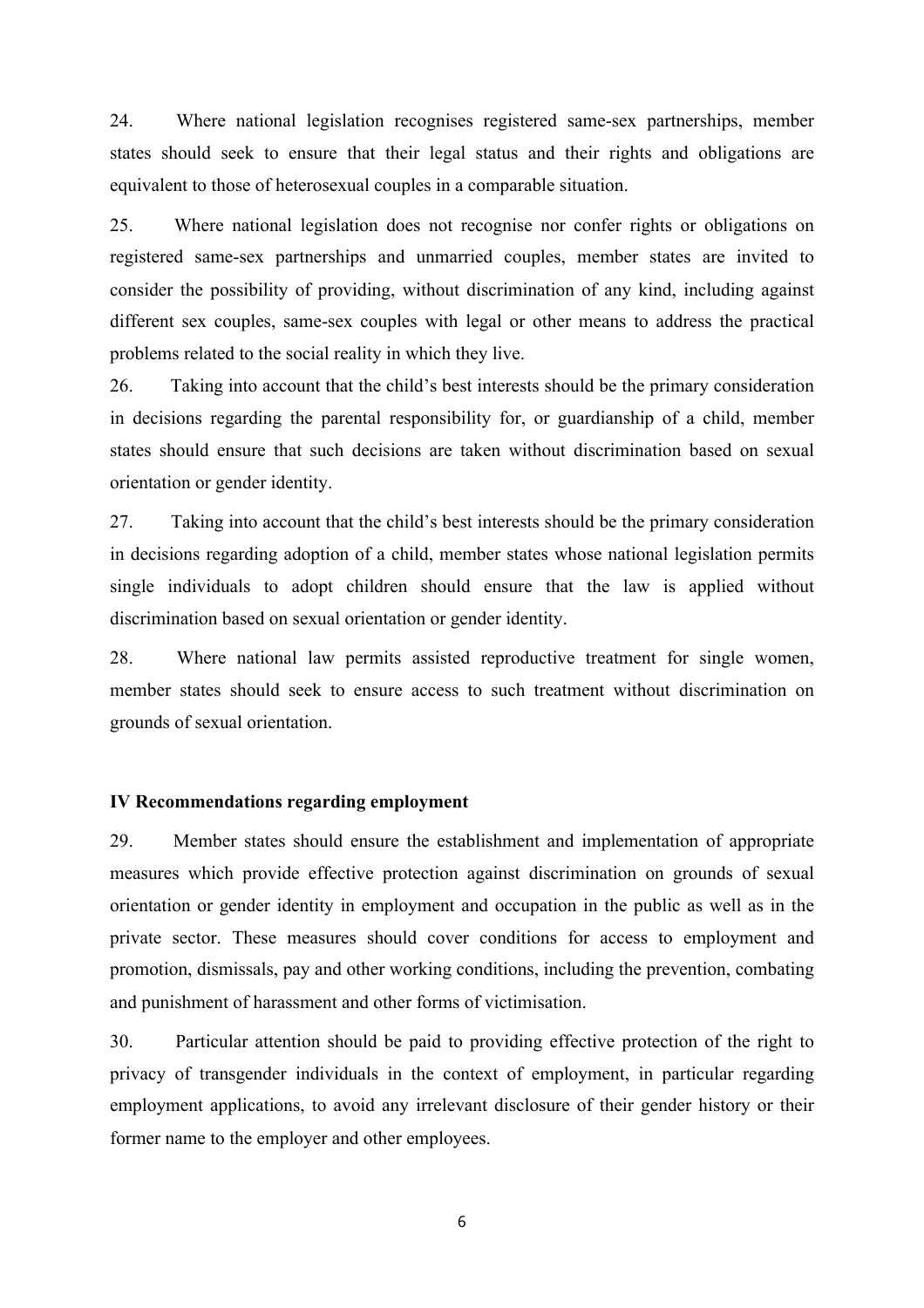#### **V Recommendations regarding education**

31. Taking into due account the over-riding interests of the child, member states should take appropriate legislative and other measures, addressed to educational staff and pupils, to ensure that the right to education can be effectively enjoyed without discrimination on grounds of sexual orientation or gender identity; this includes, in particular, safeguarding the right of children and youth to education in a safe environment, free from violence, bullying, social exclusion or other forms of discriminatory and degrading treatment related to sexual orientation or gender identity.

32. Taking into due account the over-riding interests of the child, appropriate measures should be taken to this effect at all levels to promote mutual tolerance and respect in schools, regardless of sexual orientation or gender identity. This should include providing objective information with respect to sexual orientation and gender identity, for instance in school curricula and educational materials, and providing pupils and students with the necessary information, protection and support to enable them to live in accordance with their sexual orientation and gender identity. Furthermore, member states may design and implement school equality and safety policies and action plans and may ensure access to adequate antidiscrimination training or support and teaching aids. Such measures should take into account the rights of parents regarding education of their children.

# **VI Recommendations regarding health**

33. Member states should take appropriate legislative and other measures to ensure that the highest attainable standard of health can be effectively enjoyed without discrimination on grounds of sexual orientation or gender identity; in particular, they should take into account the specific needs of lesbian, gay, bisexual and transgender persons in the development of national health plans including suicide prevention measures, health surveys, medical curricula, training courses and materials, and when monitoring and evaluating the quality of health-care services.

34. Appropriate measures should be taken in order to avoid the classification of homosexuality as an illness, in accordance with the standards of the World Health Organisation.

35. Member states should take appropriate measures to ensure that transgender persons have effective access to appropriate gender reassignment services, including psychological,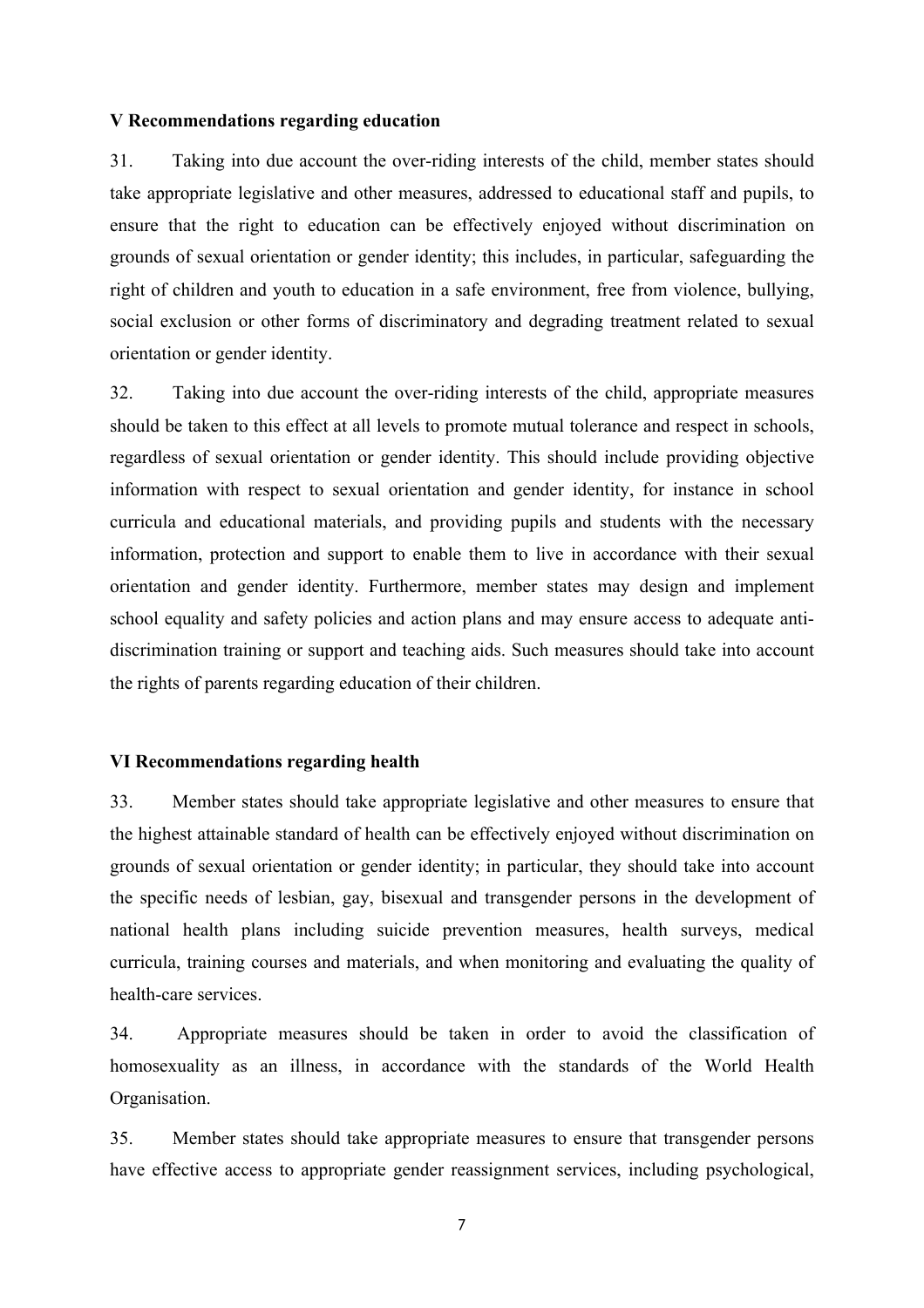endocrinological and surgical expertise in the field of transgender health care, without being subject to unreasonable requirements; no person should be subjected to gender reassignment procedures without his or her consent.

36. Member states should take appropriate legislative and other measures to ensure that any decisions limiting the costs covered by health insurance for gender reassignment procedures should be lawful, objective and proportionate.

# **VII Recommendations regarding housing**

37. Measures should be taken to ensure that access to adequate housing can be effectively and equally enjoyed by all persons, without discrimination on grounds of sexual orientation or gender identity; such measures should in particular seek to provide protection against discriminatory evictions, and to guarantee equal rights to acquire and retain ownership of land and other property.

38. Appropriate attention should be paid to the risks of homelessness faced by lesbian, gay, bisexual and transgender persons, including young persons and children who may be particularly vulnerable to social exclusion, including from their own families; in this respect, the relevant social services should be provided on the basis of an objective assessment of the needs of every individual, without discrimination.

### **VIII Recommendations regarding sports**

39. Homophobia, transphobia and discrimination on grounds of sexual orientation or gender identity in sports are, like racism and other forms of discrimination, unacceptable and should be combated.

40. Sport activities and facilities should be open to all without discrimination on grounds of sexual orientation or gender identity; in particular, effective measures should be taken to prevent, counteract and punish the use of discriminatory insults with reference to sexual orientation or gender identity during and in connection with sports events.

41. Member states should encourage dialogue with and support sports associations and fan clubs in developing awareness-raising activities regarding discrimination against lesbian, gay, bisexual and transgender persons in sport and in condemning manifestations of intolerance towards them.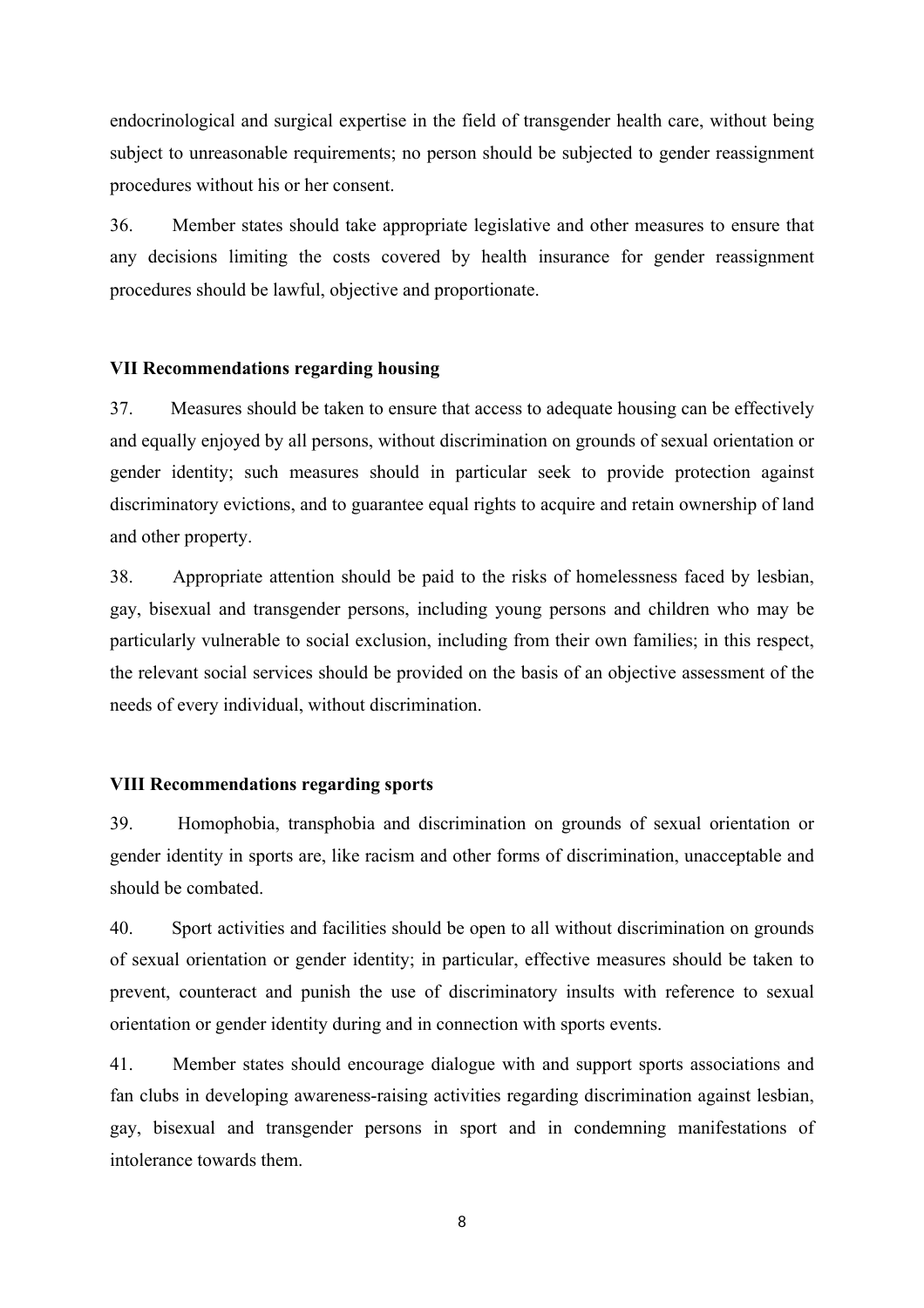### **IX Recommendations regarding right to seek asylum**

42. In cases where member states have international obligations in this respect, they should recognise that a well-founded fear of persecution based on sexual orientation or gender identity may be a valid ground for the granting of refugee status and asylum under national law.

43. Member states should ensure particularly that asylum seekers are not sent to a country where their life or freedom would be threatened or they face the risk of torture, inhuman or degrading treatment or punishment, on grounds of sexual orientation or gender identity.

44. Asylum seekers should be protected from any discriminatory policies or practices on grounds of sexual orientation or gender identity; in particular, appropriate measures should be taken to prevent risks of physical violence, including sexual abuse, verbal aggression or other forms of harassment against asylum seekers deprived of their liberty, and to ensure their access to information relevant to their particular situation.

# **X Recommendations regarding national human rights structures**

45. Member states should ensure that national human rights structures are clearly mandated to address discrimination on grounds of sexual orientation or gender identity; in particular, they should be able to make recommendations on legislation and policies, raise awareness amongst the general public, as well as  $-$  as far as national law so provides  $$ examine individual complaints regarding both the private and public sector and initiate or participate in court proceedings.

### **XI Recommendations regarding discrimination on multiple grounds**

46. Member states are encouraged to take measures to ensure that legal provisions in national law prohibiting or preventing discrimination also protect against discrimination on multiple grounds, including on grounds of sexual orientation or gender identity; national human rights structures should have a broad mandate to enable them to tackle such issues.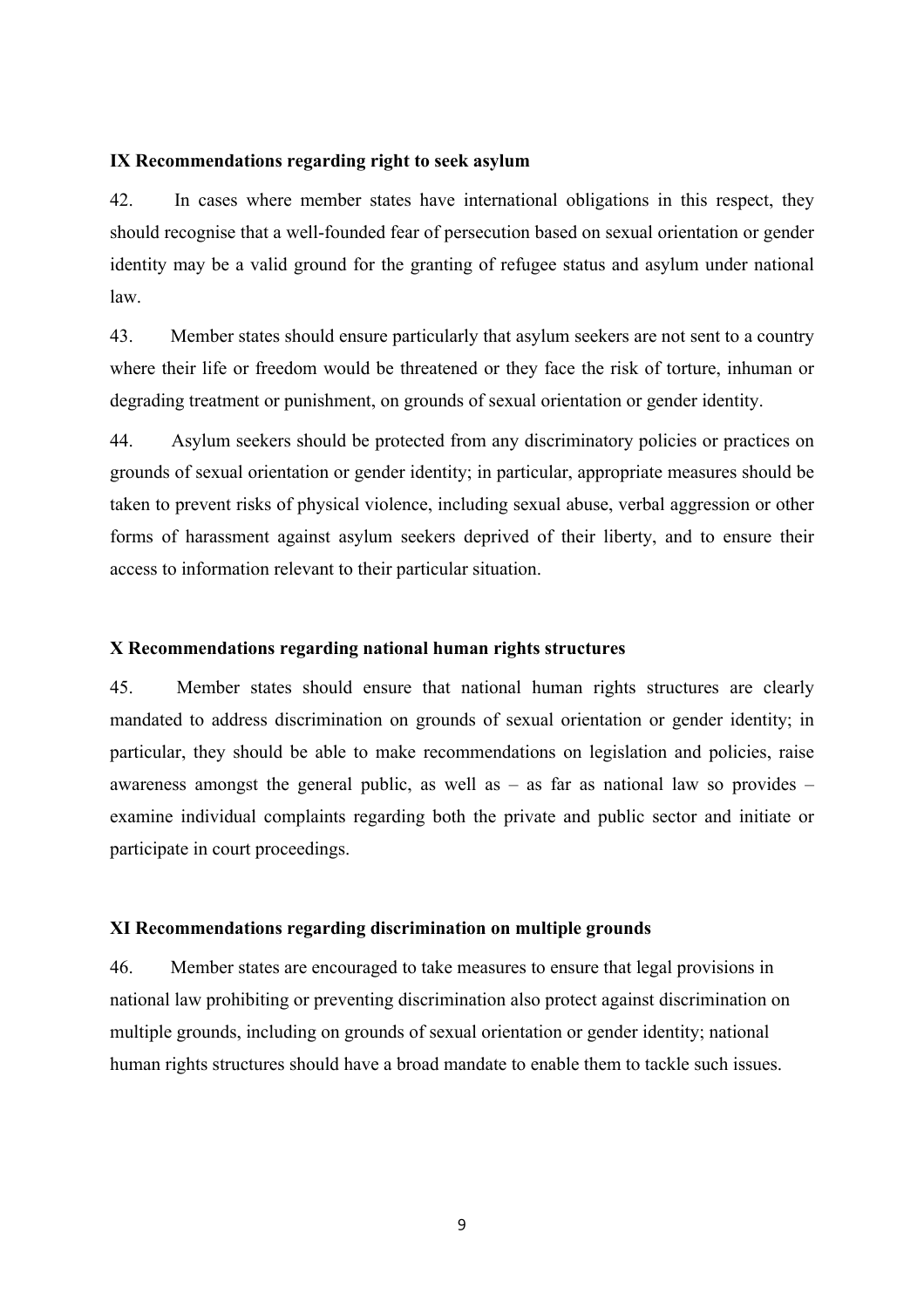### **Introduction**

The Recommendations recognize that LGBTI community has been subjected to homophobia, transphobia and other forms of discrimination and violence for centuries, and it is still ongoing in great number of states. That is why the recommendation includes number of measures to be applied in order to overcome discrimination, intolerance and social exclusion. Member states are ought to review existing legislative and collect relevant data in order to monitor implementation of these measures, and to make sure that victims of discrimination and violence have access to effective legal remedies.

#### **Methodology**

The new questionnaire has been drawn on the basis of the 2012 version, containing different sets of questions based on the structure of the Recommendation. Questionnaire has been disaggregated in different parts taking into consideration the jurisdiction of ministries and institutions the questionnaire was addressed to. It has been disseminated to seventy (70) relevant institutions. Only twenty-seven (27) of them provided us answers, which is not satisfying, but it is more in comparison with the results we got in 2012 (21 answers out same number of addressed institutions). After the amendments to the Anti-discrimination Law, no further review of existing legislative has been carried out, nor were any measures taken in order to redress such discrimination.

First method we used is collecting answers on questionnaire we sent to institutions, and the second method is gathering information and relevant data from researches conducted by Sarajevo Open Centre and other organisations of civil society, such as Pink Report from 2017 and 2018, an annual report on human rights of LGBTI persons in BiH, Numbers of Equality research on problems and needs of LGBTI persons BiH in 2017, both published by Sarajevo Open Centre. General conclusion will be concluded based on all information we gathered using these sources.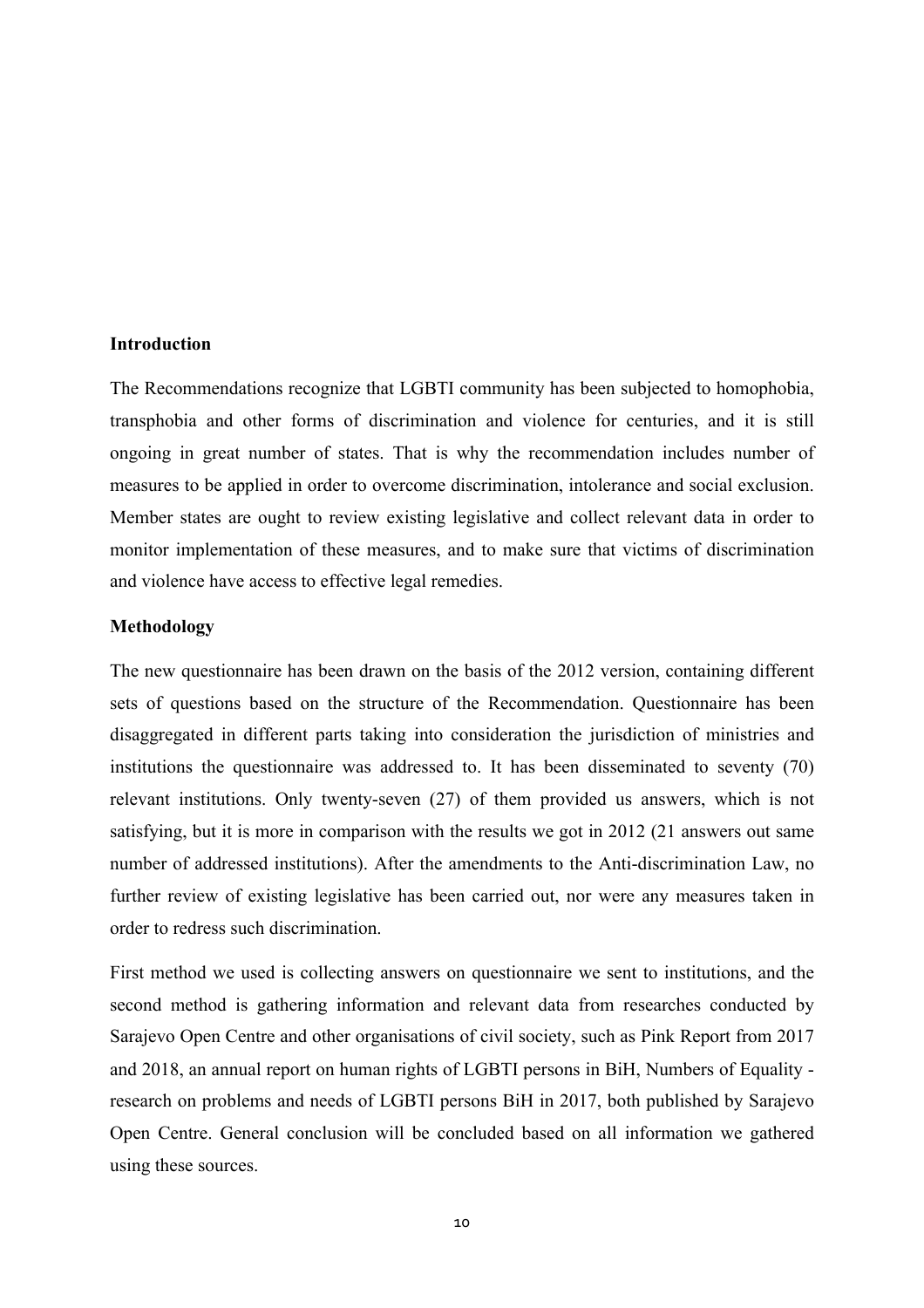**Political system**: Bosnia and Herzegovina's complex political structure represents an obstacle by itself, since we have two entities, Federation of Bosnia and Herzegovina (FBiH) and Republika Srpska (RS), and one district, Brčko Distrikt (BD). Federation is divided into 10 cantons, and Republika Srpska is centralised. Each of these structural components has its own constitution, while Brčko Distrikt has a statute. Laws and institutions are also established on all of these levels: entity/district and canton. Therefore, the implementation of the Recommendation depends on ministries and institutions at state, entity/district and canton level, making the whole decision-making process slower than it is in neighbouring countries.

However, our country, in spite of this complexity, adopted an anti-discriminatory law which included sexual orientation and gender identity as grounds for prohibition of discrimination, as well as criminal codes of RS and FBiH, Law on Sports in BiH, while some other laws incorporated only sexual orientation as ground for prohibition of discrimination, such as Labour Law. There is still a lot of work ahead of us, especially regarding implementation of these laws and amending other existing laws. It is also necessary to make legislation more intersex inclusive, since their rights have been in shadow comparing to the rights of LGB and trans people. Law on Prohibition of Discrimination is the only law which mentions sex characteristics as a ground for prohibition of discrimination, and all other laws should accordingly be harmonized with this law.

### **1. Hate crimes and hate related incidents**

*"Member states should ensure effective, prompt and impartial investigations into alleged cases of crimes and other incidents, where the sexual orientation or gender identity of the victim is reasonably suspected to have constituted a motive for the perpetrator; they should further ensure that particular attention is paid to the investigation of such crimes and incidents when allegedly committed by law enforcement officials or by other persons acting in an official capacity, and that those responsible for such acts are effectively brought to justice and, where appropriate, punished in order to avoid impunity."*

In the legal system of BiH, hate crimes have been differently regulated in different entities (RS and FBiH) and in BD. Instigation to violence and hatred towards any group of people, including gay, lesbian, bisexual and transgender persons, is considered a criminal offence,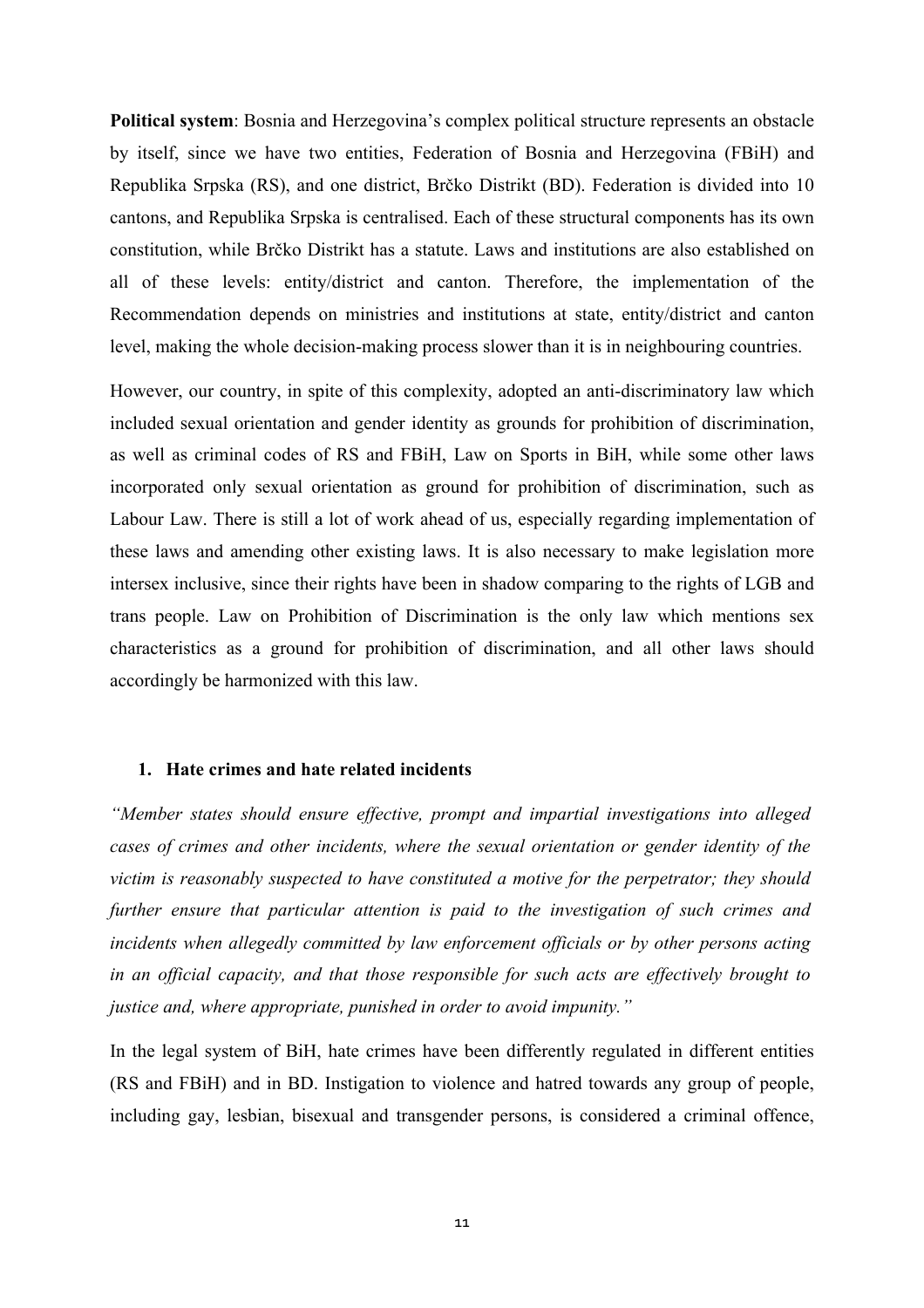according to Criminal Code of  $RS<sup>1</sup>$ , which makes it a first administrative unit to guarantees protection of LGBT people in that manner. Criminal codes of FBiH and BD do predict penalties for incitement of hate and violence, but only on national, ethnic and religious grounds, making it impossible to prevent hate crime against LGBT people in its roots.

According to Ministry of Justice, Public Administration and Labour of Bosnian-podrinje canton Goražde, which was the only ministry of this kind to provide us answers to the questionnaire, there was no review of existing legislative regarding discrimination based on sexual orientation or gender identity. But, in 2016 amendments to Criminal Code of  $FBiH<sup>2</sup>$ were adopted and they included hate crime which was defined as every crime committed because of person's race, skin colour, religious beliefs, national and ethnic origin, language, disability, sex, sexual orientation or gender identity. No laws or other measures for collecting data on discrimination based on sexual orientation or gender identity were adopted/implemented. Laws/measures for combating discrimination based on sexual orientation or gender identity have not been adopted/implemented, nor are there any national action plans, or cross-sectoral working groups for implementation of the Recommendation. When it comes to effective legal remedies for victims of sexual orientation or gender identity discrimination, their answer was "partially", which means that there are measures and laws which were adopted, but their implementation is not effective. We got answers from 9 ministries of internal affairs, and their answers were more or less generic, such as "*We apply standard measures for protection of human rights and fundamental freedoms which are guaranteed by constitution, laws and other general documents".* In some cantons they had opportunity to be part of trainings for raising awareness and sensitization of police officers. Sarajevo Open Centre conducted a *training the trainer* programme for police officers of every cantonal ministry, which means that police officers who completed the training will train their colleagues in the area of appropriate prosecution of hate crime as part of their permanent

<u> 1989 - Jan Samuel Barbara, margaret e</u>

<sup>&</sup>lt;sup>1</sup> Criminal Code of RS, Article 359., paragraph 1: "Anyone who through press, radio, television, computer system *or* social network, on public gathering or public place or otherwise publicly invites, incites or encourages or makes publicly available leaflets, pictures or other material invoked against violence or hatred directed towards a *particular person or groups because of their national, racial, religious or ethnic origin, colour, sex, sexual orientation, disability, gender identity, origin or other characteristics, shall be punished by a fine or imprisonment for a term not exceeding three years."*

<sup>&</sup>lt;sup>2</sup> Criminal Code of FBiH, Article 2, paragraph 11: "*Hate crime is any criminal offense committed because of racial* affiliation, skin colour, religious beliefs, national or ethnic origin, language, disability, gender, sexual orientation or aender identity of another person. Such action will be taken as an aggravating circumstance if this law does not explicitly provide more severe punishment for a qualified form of hate crime."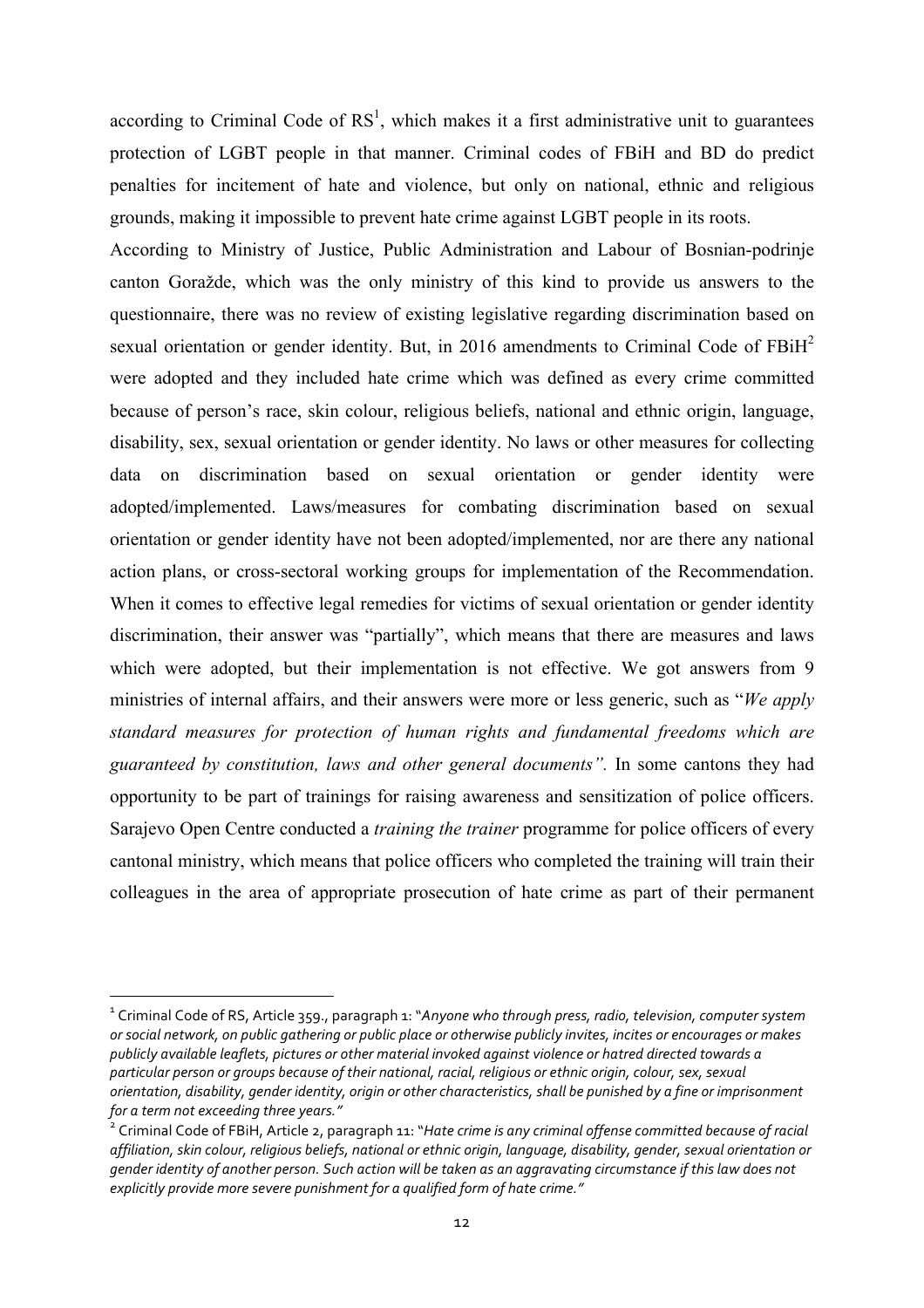training.<sup>3</sup> These trainings were organised by Sarajevo Open Centre with a financial support of OSCE Mission to BiH. In cantons such as Županija Posavska, ministry stated they had not recorded any cases of violence towards LGBT persons and they did not have LGBT community at all. But the reason for that is probably that LGBT people do not have enough trust into legal system so they do not report cases of violence and discrimination and since it is a small environment, they risk of coming out to whole community. According to research conducted by Sarajevo Open Centre, only 12.6% of the respondents trust the police, and 14.5 % the judiciary. The main reason for distrust is possible homophobia/transphobia of police officers (82.6% of respondents) and judiciary (75.5% of respondents).4 There is lack of action in the area of conducting investigation regarding crimes and others incidents based on sexual orientation and gender identity of a person. Sexual orientation and gender identity are not being taken into consideration as a motive for crime, so relevant ministries and the police do not have specific registration of hate crimes. Sarajevo Open Centre conducted a research in order to ascertain number of hate crime cases on the grounds of sexual orientation and gender identity. From information we received, most courts have not dealt with such cases yet. Out of 33 respondents only 8 cases were tried in court, out of which one is still ongoing, which confirms the inefficiency of institutions in protecting the LGBT persons from violence. But it is important to mention that outcomes of cases which ended up in court are highly satisfying: five out of seven processed cases resulted in punishment of the perpetrator of violence. So the main problem is to get to the court and once that happens the positive outcome is almost guaranteed <sup>5</sup>

In 2017, Sarajevo Open Centre documented 83 cases of hate speech and incitement to hatred and violence, and 31 cases of criminal offences and incidents motivated by prejudice on the grounds of sexual orientation or gender identity. Special concern is a growing trend of domestic and peer violence against LGBT people. From 31 documented cases of offences, 11 have been a domestic violence. The perpetrators in all cases were parents or other members of family. In 2017 there were 8 cases of homophobic and transphobic peer violence. These are continuous problems in our system, and they are happening among youngest population of

<u> 1989 - Jan Samuel Barbara, margaret e</u>

<sup>&</sup>lt;sup>3</sup> Pink Report 2017 – Sarajevo Open Centre Annual Report on the State of Human Rights of LGBTI Persons in Bosnia and Herzegovina

<sup>&</sup>lt;sup>4</sup> Numbers of Equality-Research on Problems and Needs of LGBTI Persons in Bosnia and Herzegovina in 2017

 $^5$  Numbers of Equality-Research on Problems and Needs of LGBTI Persons in Bosnia and Herzegovina in 2017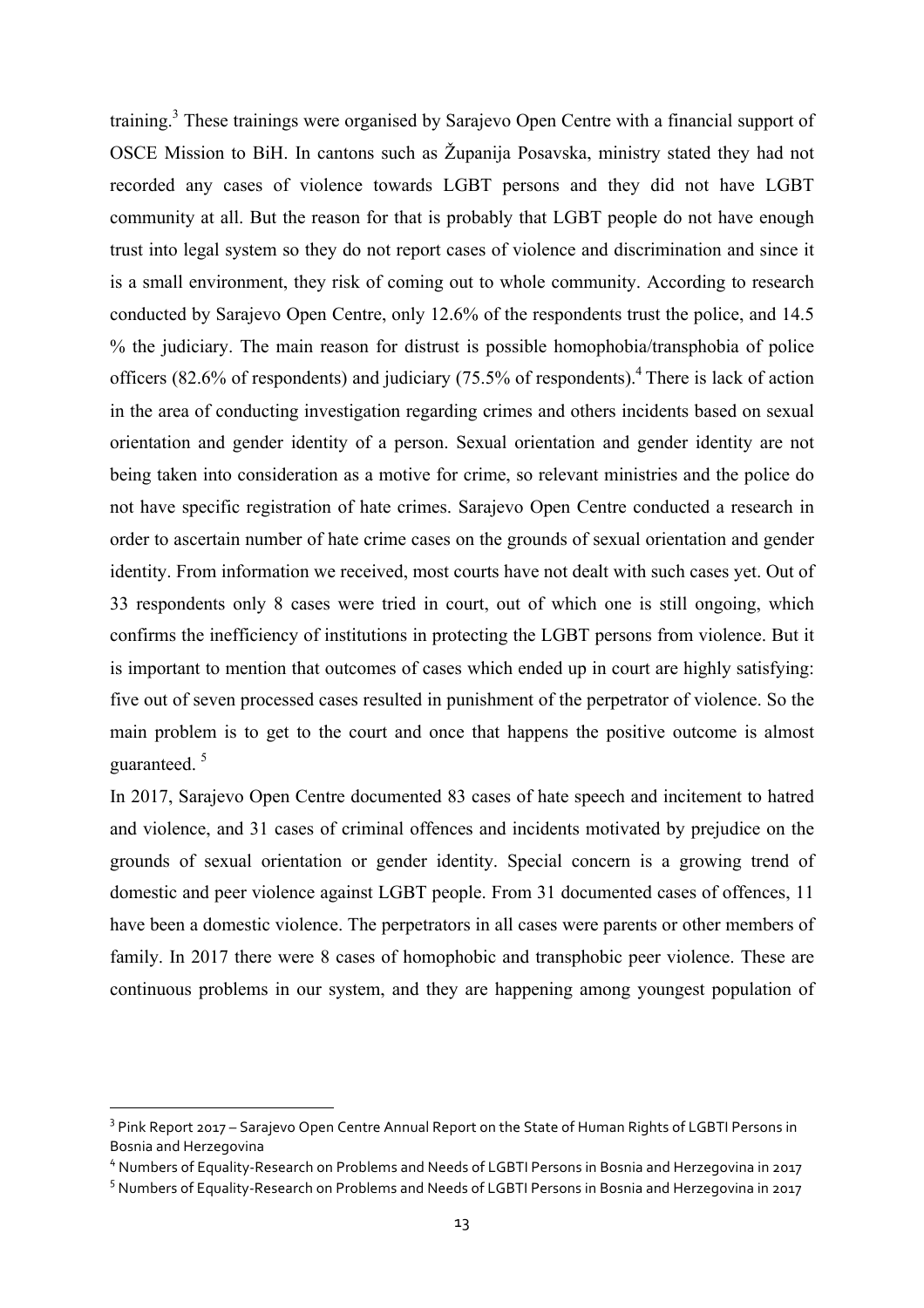society, so there should be a fast and effective intervention in form of programmes, educations, trainings and curricula which should be LGBTI inclusive.<sup>6</sup>

# **1.1 Hate speech**

<u> 1989 - Jan Samuel Barbara, margaret e</u>

*"Member states should take appropriate measures to combat all forms of expression, including in the media and on the Internet, which may be reasonably understood as likely to produce the effect of inciting, spreading or promoting hatred or other forms of discrimination against lesbian, gay, bisexual and transgender persons. Such "hate speech" should be prohibited and publicly disavowed whenever it occurs. All measures should respect the fundamental right to freedom of expression in accordance with Article 10 of the Convention and the case law of the Court."*

Measures for combating all forms of "hate speech" against lesbian, gay, bisexual or transgender persons have been partially taken, but we did not get any examples of their actual implementation in practice. Criminal Code of  $RS<sup>7</sup>$  penalises incitement to hatred, hate speech and violence against LGBT people. Criminal codes of FBiH and BD do criminalise incitement to hatred, hate speech and violence, but only if it is based on national, ethnic or religious grounds. All three criminal codes recognise hate crimes and provide protection to LGBT people.

Sarajevo Open Centre tried to cover the disadvantages which were noticed in the first implementation project, so it started with trainings on discrimination and hate crime against LGBT persons for judges and prosecutors. Trainings were financed by OSCE Mission to Bosnia and Herzegovina, and they included 43 representatives of the judiciary, and for 20 police officer it was organised a two-day training. Trainings for police officers have been held since 2013 and they included *training the trainer* programme in which police officers who had completed the training educated their colleagues about hate crimes and violence against LGBTI persons. It was a first time a judicial institution organised a training for such large number of employees. The result was an appointment of contact person for LGBTI hate crime

 $6$  Pink Report 2018 – Sarajevo Open Centre Annual Report on the State of Human Rights of LGBTI persons in Bosnia and Herzegovina

<sup>&</sup>lt;sup>7</sup> Criminal Code of RS, Article 359., paragraph 1: "A*nyone who through press, radio, television, computer system or* social network, on public gathering or public place or otherwise publicly invites, incites or encourages or makes publicly available leaflets, pictures or other material invoked against violence or hatred directed towards a particular person or groups because of their national, racial, religious or ethnic origin, colour, sex, sexual *orientation, disability, gender identity, origin or other characteristics, shall be punished by a fine or imprisonment* for a term not exceeding three years."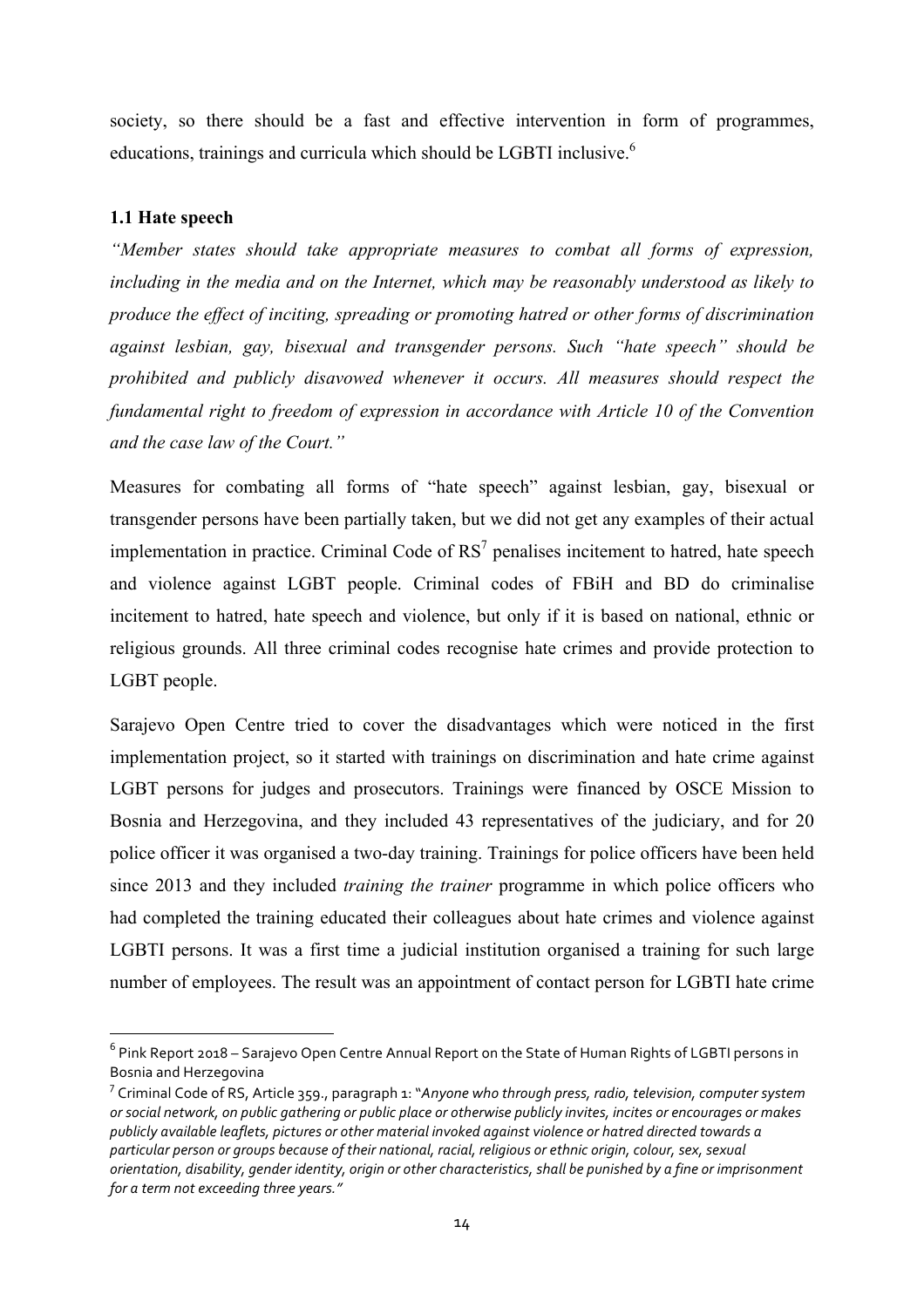victims - a cantonal prosecutor in Canton Sarajevo, which means that any LGBTI person who has been a victim of hate crime can go directly to a prosecutor's office and report the incident. 8

# **Measures to be taken:**

- 1. Amendment to criminal codes of FBiH and BD which will include sexual orientation and gender identity as grounds for incitement to hatred and violence, and include sex characteristics as well in all three criminal codes.
- 2. Introduce mandatory trainings of judges, prosecutors, police officers and civil servants in order to inform them on discrimination, hate crimes and incitement to hatred and violence against LGBTI persons.
- 3. Develop a unique system for tracking hate crimes against LGBTI persons, which would represent a specific register to collect data on crimes which are motivated with hatred towards LGBTI persons.
- 4. Introduce LGBTI inclusive modules in curricula and programmes in law schools and police academies, in the permanent and specialist programmes of police officers trainings, and civil service exams.
- 5. Develop a programme to combat peer violence in elementary and high schools as well as programmes to promote tolerance and create an inclusive educational system. It is highly necessary to recognize the need to tackle LGBTI-phobic bullying.
- 6. Trainings of teachers and university professors to sensitize them in working with LGBTI persons, to teach them what is hate speech against LGBTI people and how to avoid it.
- 7. Amendment of existing legal framework, especially Family Law and the Law on Protection against Domestic Violence which should include sexual orientation, gender identity and sex characteristics as grounds for prohibition of violence.

# **2. Freedom of association, expression and peaceful assembly**

<u> 1989 - Jan Samuel Barbara, margaret e</u>

*"Member states should take appropriate measures to ensure, in accordance with Article 11 of the Convention, that the right to freedom of association can be effectively enjoyed without discrimination on grounds of sexual orientation or gender identity; in particular,* 

<sup>&</sup>lt;sup>8</sup> Pink Report – Sarajevo Open Centre Annual Report on the State of Human Rights of LGBTI persons in Bosnia and Herzegovina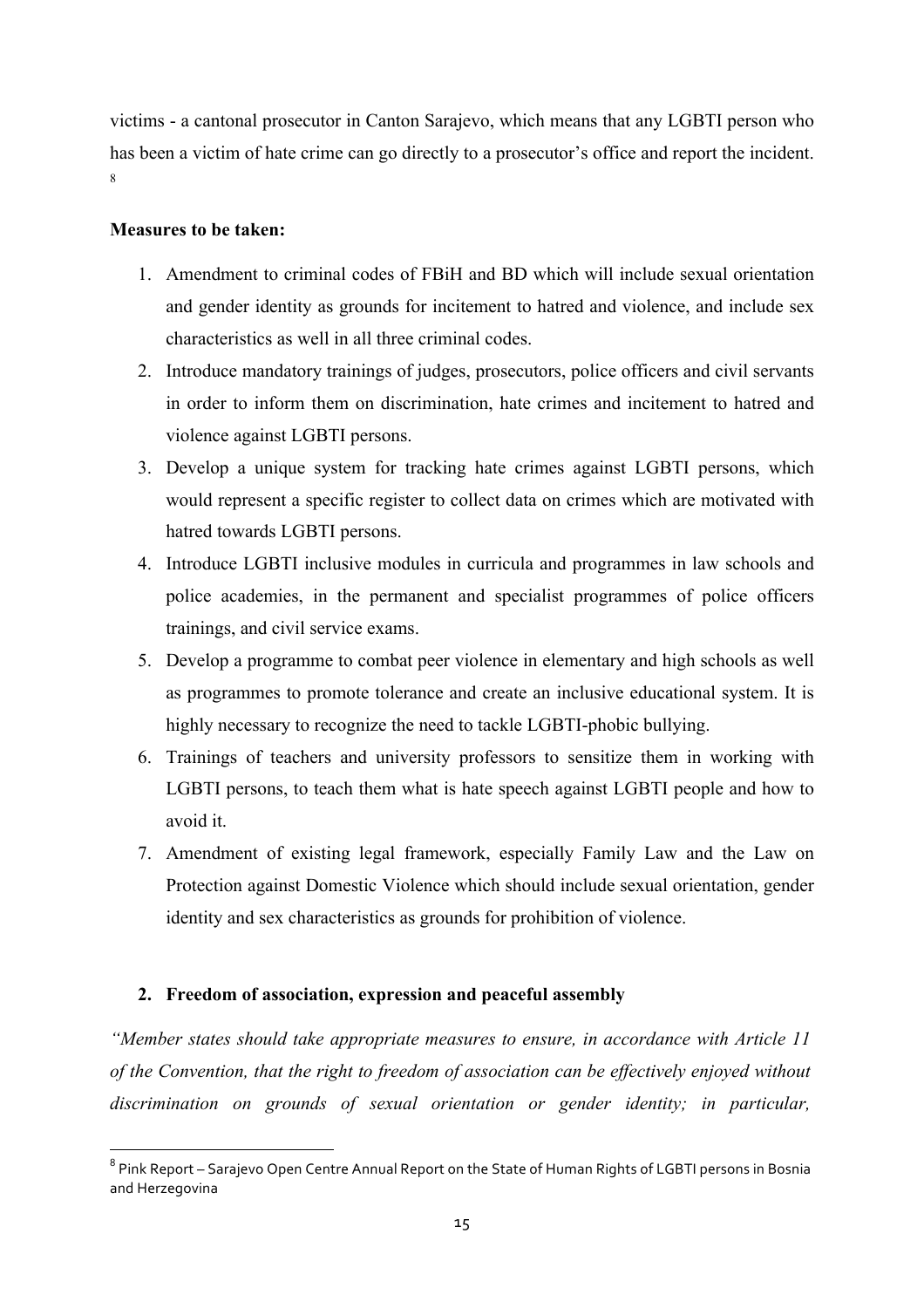*discriminatory administrative procedures, including excessive formalities for the registration and practical functioning of associations, should be prevented and removed; measures should also be taken to prevent the abuse of legal and administrative provisions, such as those related to restrictions based on public health, public morality and public order."*

Freedom of assembly is a constitutional right which is guaranteed by the Constitution of BiH in accordance with European Convention for Human Rights and Fundamental Freedoms<sup>9</sup>, entity constitutions and Statute of BD, cantonal constitutions and laws<sup>10 11</sup>, as well as international documents which BiH signed and ratified and which have a legal power of constitution in our legal system. These documents guarantee freedom of assembly to every citizen of BiH and the only way it can be restricted is if it can be proven that it would make damage to society or property. But in practice, this constitutional right is being limited more often than it should be. When it comes to LGBTI organisations, main holders of activism and advocacy for human rights of LGBTI persons, freedom of association feels more like a privilege that should be earned, and not a constitutional right. They have to overcome great number of legal formalities in order to register or to maintain their function, nor were they ever being funded by state. In 2017 and the first half of 2018 there were several violations of freedom of assembly in Sarajevo Canton. **To depict the situation regarding freedom of assembly we will present next case:** On 30 of March 2017, Sarajevo Open Centre contacted Ministry of Internal Affairs of Canton Sarajevo to announce a protest march scheduled for 13 of May to mark the International Day Against Homophobia and Transphobia. On 11 April 2017, a permit was also requested from Ministry of Transport of Canton Sarajevo. According to the law, a permit was ought to be requested at least 15 days prior to the event. We have never gotten an official response from the Ministry, so Sarajevo Open Centre cancelled the march 48 hours before it was supposed to take place. The decision of the Ministry of Transport arrived five hours after Sarajevo Open Centre held a conference on which it informed the public that the march had been cancelled due to administrative silence of the

<u> 1989 - Jan Samuel Barbara, margaret e</u>

<sup>&</sup>lt;sup>9</sup> Constitution of BiH, Article 2, paragraph 2: "*The rights and freedoms set forth in the European Convention for* the Protection of Human Rights and Fundamental Freedoms and its Protocols are directly applicable in Bosnia and *Herzegovina. These acts have priority over all other laws.*"

<sup>&</sup>lt;sup>10</sup> Constitution of Canton Sarajevo, article 7, paragraph 1: "The Cantonal area provides full protection of human rights and freedoms established by the Constitution of Bosnia and Herzegovina and the Constitution of the Federation, as well as in the instruments provided in the Annex to the Constitution of the Federation."

<sup>&</sup>lt;sup>11</sup> Constitution of Tuzlanski kanton, article 7: "*In exercising its competencies, Canton ensures and implements all* measures for the protection of human rights and freedoms established by the Constitution of Bosnia and *Herzegoving and its annexes, the Constitution of the Federation and its Annex and this Constitution, taking into* account the equality of all peoples and citizens in the Canton, municipalities and cities."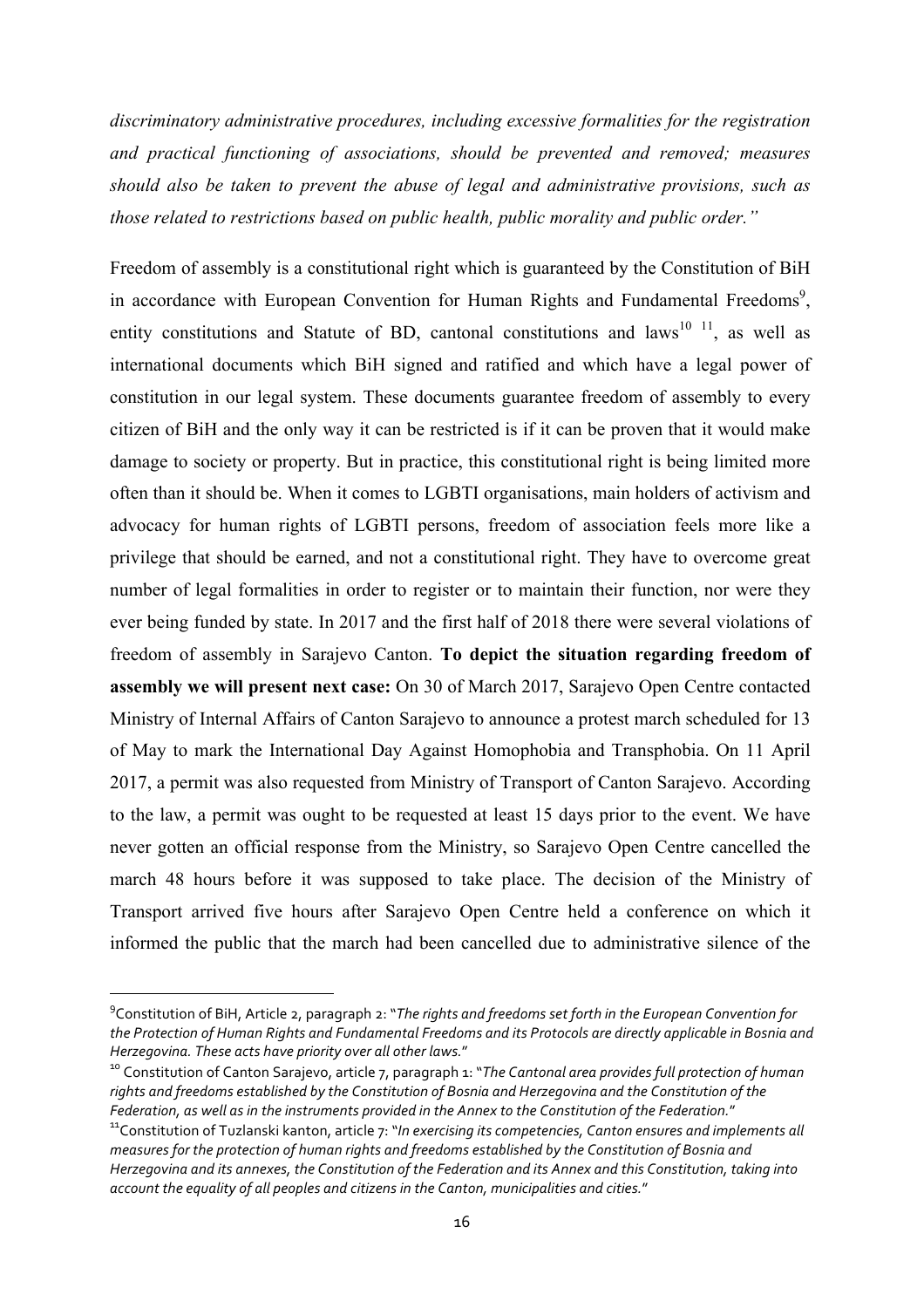Ministry of Transport. Activists of Sarajevo Open Centre filed an application before the Cantonal Court of Sarajevo because of violation of right to freedom of assembly.<sup>12</sup> We got a confirmation from the Ombudsperson that there was a violation of right to freedom of assembly; therefore they have issued a recommendation in which they described steps to be undertaken by the FBiH Parliament, the Ministry of Transport and the Ministry of Internal Affairs. The Institution requests from the Parliament to amend the Law on Roads and set a specific deadline within which they are supposed to provide permits for "sport events and other events taking place on public roads". The Ministry should act with due diligence whenever they receive requests for this kind of events, especially when it comes to LGBTI organisations, and to hold themselves from preventing the applicants to exercise their right to freedom of assembly by failing to respond. Relevant ministries are ought to take every necessary step in order to ensure to LGBTI persons adequate protection from violence and to continue raising awareness on how to work with LGBTI population.

#### **Measures to be taken:**

1. Adopt a law on the level of FBiH which should uniformly regulate public assembly for all cantons in order to ensure equal enjoyment of rights on the entire territory of BiH. The law should state a clear obligation of authorities to guarantee equal treatment of every person and every organisation when it comes to organising public assemblies as long as they are peaceful. Restricting freedom of assembly should be possible only in limited number of cases explicitly stated by the Law, and the Law should stipulate that only bodies in charge of interior affairs should be notified when planning a public assembly without obliging the organizers to go through unnecessary administrative procedures before other institutions.

2. Abolish provisions in every law which require permission seekers to get approval from relevant transport authorities if the assembly takes up road surface. This means that law should state only one competent authority for decision making.

# **3. Right to respect for private and family life**

<u> 1989 - Jan Samuel Barbara, margaret e</u>

*"Member states should ensure that any discriminatory legislation criminalising same-sex sexual acts between consenting adults, including any differences with respect to the age of consent for same-sex sexual acts and heterosexual acts, are repealed; they should also take* 

<sup>&</sup>lt;sup>12</sup> Pink Report – Sarajevo Open Centre Annual Report on the State of Human Rights of LGBTI persons in Bosnia and Herzegovina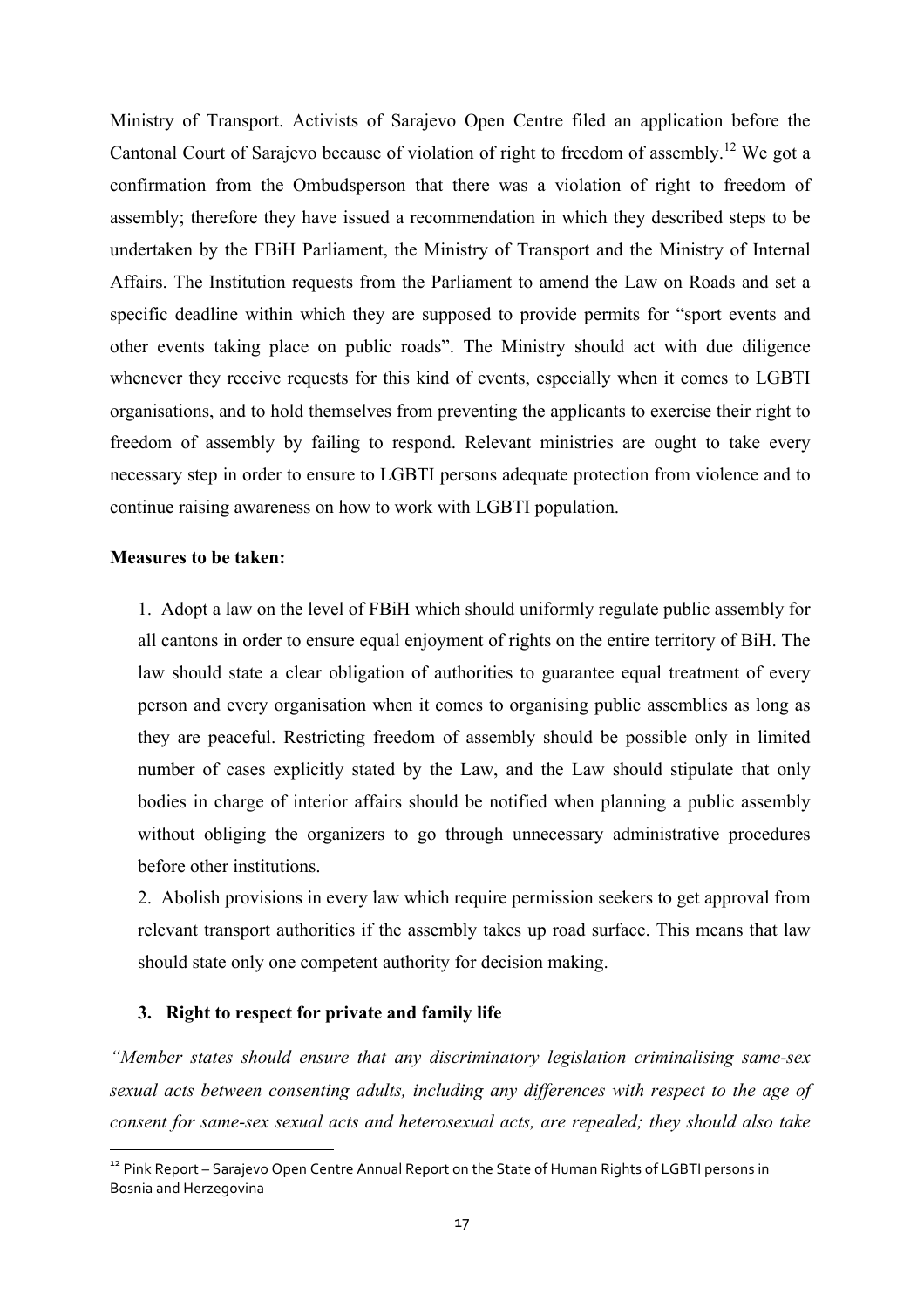*appropriate measures to ensure that criminal law provisions which, because of their wording, may lead to a discriminatory application are either repealed, amended or applied in a manner which is compatible with the principle of non-discrimination."*

According to European Convention on Human Rights, every individual has the right to respect of his private and family life (Article 8), and state authorities should hold themselves from any interferences, unless that interference is in the interest of national security, public safety or economic well-being of the country. Since BiH is one of many signatories of this convention of international importance, which is also a part of our constitution, therefore it should be implemented as a document which has a legal power of constitution. But none of the family laws (state, entity, BD and canton laws) regulate the relationship of same-sex couples. Sarajevo Open Centre conducted a research where over two thirds of respondents stated that they would be a part of same-sex partnerships if it were possible, so the impossibility of registering a same-sex partnership represents an important issue.<sup>13</sup> Trace of hope was a verdict of the Municipal Court in one of the cantons in FBiH, where a judge characterised a same-sex relationship as a partnership of life between two people whose purpose is mutual life. This is the first time, as far as Sarajevo Open Centre is informed, that a court in Bosnia and Herzegovina has classified a same-sex relationship as a union of life between two people.<sup>14</sup>

On  $6<sup>th</sup>$  of May 2018. House of Peoples of the FBiH adopted a proposal of the Law on the Treatment of Infertility by Biomedical Assisted Fertilization which regulates right of married and unmarried couples who live together to treat infertility at the expense of health insurance  $15$ . This is the first law of this kind, but it refers only to couples, which means that national law does not permit assisted reproductive treatment for single women, lesbian nor heterosexual. Since our Family Law defines marriage and cohabitation as a life community between man and woman, it means that same-sex couples do not fall under this legal regulation. Law mentioned above has been recently adopted, but it still has to go through some political procedure, and Sarajevo Open Centre has been advocating for its adoption for

<u> 1989 - Johann Barn, mars ann an t-Amhain an t-Amhain an t-Amhain an t-Amhain an t-Amhain an t-Amhain an t-Amh</u>

<sup>&</sup>lt;sup>13</sup> Numbers of Equality-Research on Problems and Needs of LGBTI Persons in Bosnia and Herzegovina in 2017 <sup>14</sup> Pink Report – Sarajevo Open Centre Annual Report on the State of Human Rights of LGBTI persons in

Bosnia and Herzegovina

<sup>&</sup>lt;sup>15</sup> Law on the Treatment of Infertility by Biomedical Assisted Fertilization, Article 29, paragraph 1: "Right to *treatment* by biomedical assisted fertilization at the expense of compulsory health insurance belongs to a woman *by* age of  $\mu$ <sub>2</sub> who is in marriage, or in an extramarital community, as follows: a) three attempts of intrauterine *insemination, b)* five attempts of extrauterine insemination, with obligation to make two attempts by natural *cycle."*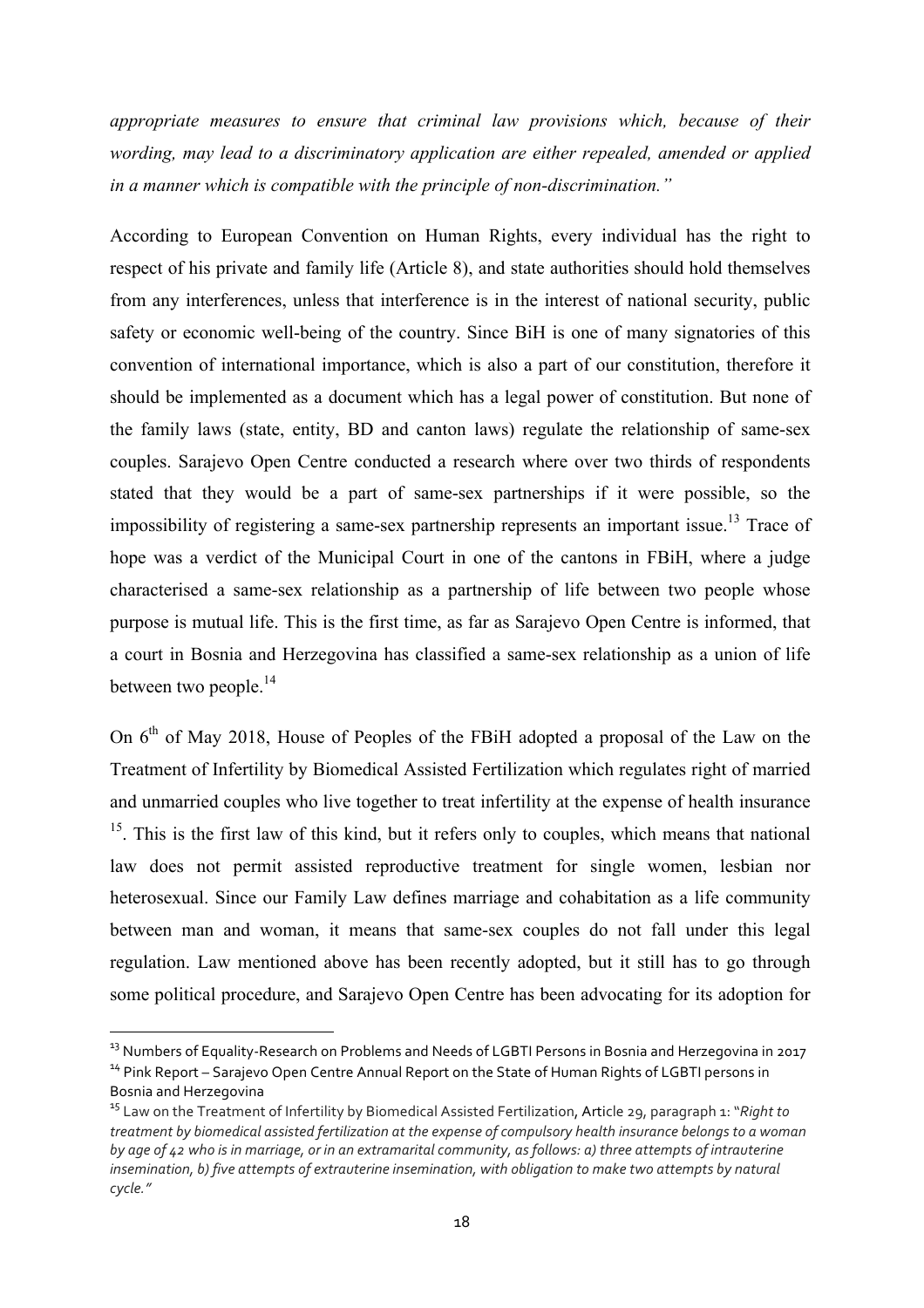over a year<sup>16</sup>. We can only hope that relevant institutions will take all necessary measures to implement it. Of course, this is not the end of our advocacy, but adoption of this law is a good starting point for us to advocate for widening spectrum of rights guaranteed by the law.

In the subject of adoption, there are no restrictions in the same manner, so a single person could theoretically adopt a child through the institute of incomplete adoption (our Family Law recognises institutes of complete and incomplete adoption: in first case adopted child is treated as blood relative and ends all connections with its biological family, while in case of incomplete adoption, adopted child still has the same rights and obligations towards family he was born in), but procedures are too long and formalities make it difficult for couples and single people to make that decision.

When it comes to transgender people, they can change their gender marker in official documents and unique identification number only after complete medical transition, which means that transgender person has to go through psychological evaluation, hormonal therapy and series of surgeries such as genital reconstruction surgery, chest reconstruction, breast augmentation or reduction and hysterectomy. After medical treatment, ministry of internal affairs retracts the old unique identification number and issue a new one and based on that a person can proceed changing the rest of their documents. To make things even harder for this population, transgender people have to go abroad in order to undergo endocrine therapy and surgical procedures, since they cannot be performed in Bosnia and Herzegovina, nor does the health insurance covers their costs. This kind of practice discriminates transgender people because legal gender recognition is not based on self-determination and therefore transgender people are required to fulfil invasive requirements. It forces them to reveal their personal information and have their medical documentation with them all the time to avoid administrative problems, thus making them more vulnerable to discrimination and violence.

In 2017, Sarajevo Open Centre conducted a research about needs of LGBTI people. 61 % transgender individuals, who participated in the research plan to undergo gender affirming procedures, completely or partially, while  $22.2\%$  have not made that decision yet.<sup>17</sup> Out of those who want to change their sex, 4 individuals (22.2) are already transitioning, meaning they initiated medical process of gender reassignment, while 7 of them (38.9%) would like to

<u> 1989 - Jan Samuel Barbara, margaret e</u>

<sup>16</sup> http://soc.ba/en/the-draft-law-on-infertility-treatment-with-bio-medically-assisted-fertilization-in-thefederation-bih-established-improvements-needed/

<sup>&</sup>lt;sup>17</sup> Numbers of Equality-Research on Problems and Needs of LGBTI Persons in Bosnia and Herzegovina in 2017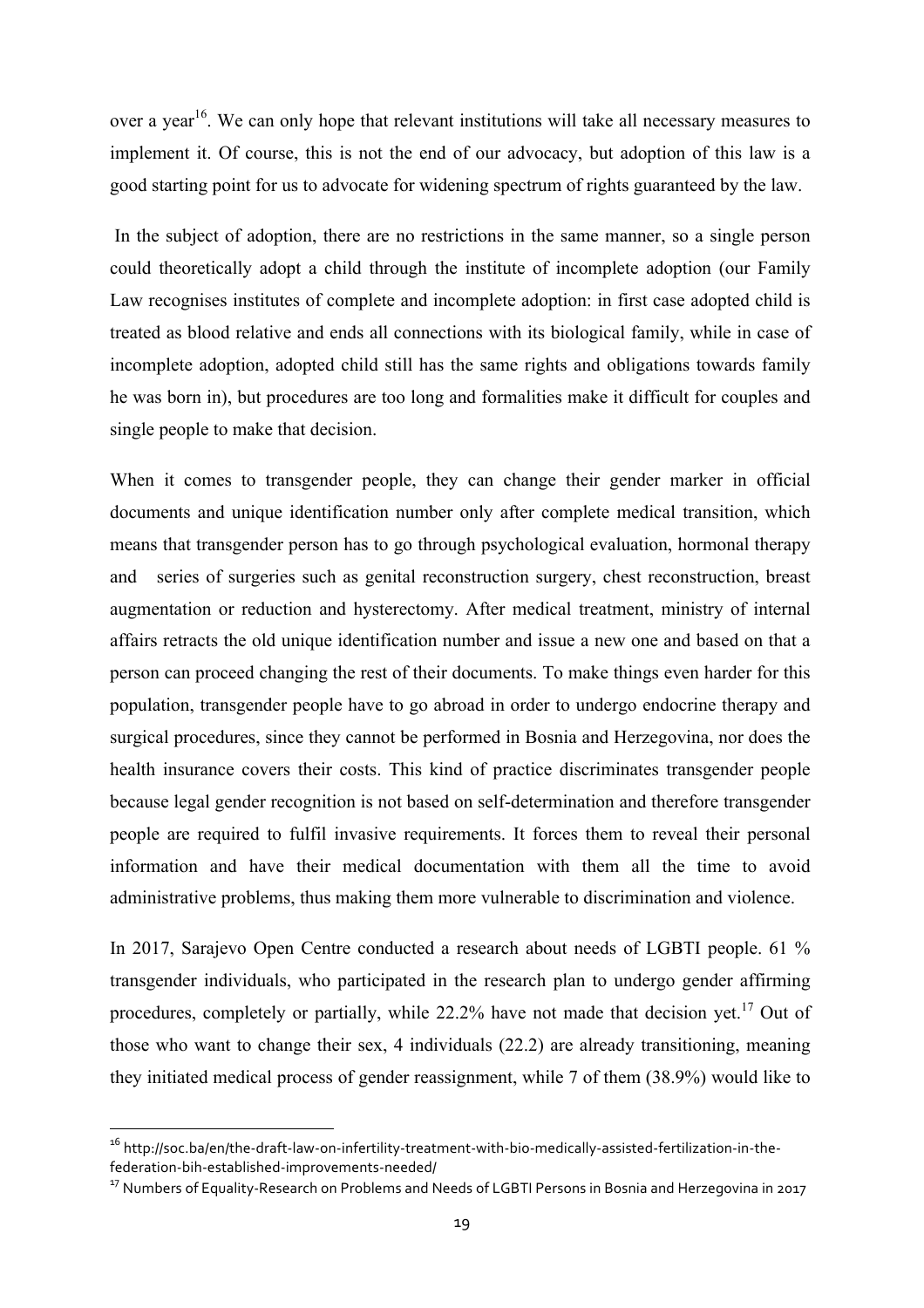begin transition. Those who want sex reassignment are aware that they have to bear the costs of the treatment, but they still plan to do it because it is extremely important step in creating their own identity. Two thirds of respondents would change their sex marker in personal documents even before completion of the transition process if they had such option because that would eliminate the need for transgender person to explain their identity. Also, two thirds of respondents believe that the third gender category should be introduced in the law, in addition to binary female and male sexes. This kind of regulation would provide a formal gender marker for non-binary trans people, who do not experience their gender within the existing gender categories.<sup>18</sup>

Intersex people are an extremely vulnerable social group in society and information about intersex people and the ways their human rights are violated are missing. UN-Special Rapporteur on Torture criticised practices of states as cruel, inhumane and degrading. He called upon all the states to repeal any law allowing intrusive and irreversible treatments, including forced genital-normalizing surgery, involuntary sterilization, unethical experimentation, medical display, "reparative therapies" or "conversion therapies", when enforced without the free and informed consent of person concerned.<sup>19</sup> Regardless of these recommendations and the fact that they can cause a permanent, irreversible infertility and severe mental suffering, intersex people in BiH are still subjected to these treatments Terms *hermaphroditism* and *pseudo hermaphroditism* are still used in literature, school books and among medical workers, even though these terms are inaccurate, scientifically unfounded and stigmatizing for intersex persons. Data that Sarajevo Open Centre collected in research in 2016 showed that 1 in 2000 new-borns is intersex person. 27 health institutions where contacted through the research and only seven of them replied. Four of them confirmed that they had had cases of intersex new-borns in their work. One of the medical institutions claimed that it is common practice for parents and children to be sent to Belgrade to Children's Clinic Tiršova and the Mother and Child Institute.<sup>20</sup> There is no data on whether parents where provided with adequate psychological and medical consulting, as well as provided with the necessary human-rights based information which is necessary for them to make a decision in the right interest of a child. Sarajevo Open Centre organized trainings for

<u> 1989 - Johann Barn, mars ann an t-Amhain an t-Amhain an t-Amhain an t-Amhain an t-Amhain an t-Amhain an t-Amh</u>

 $18$  Numbers of Equality-Research on Problems and Needs of LGBTI Persons in Bosnia and Herzegovina in 2017 <sup>19</sup> Report of the Special Rapporteur on torture and other cruel, inhuman or degrading treatment or

punishment, Juan E. Méndez; February 2013.

<sup>&</sup>lt;sup>20</sup> Pink Report – Sarajevo Open Centre Annual Report on the State of Human Rights of LGBTI persons in Bosnia and Herzegovina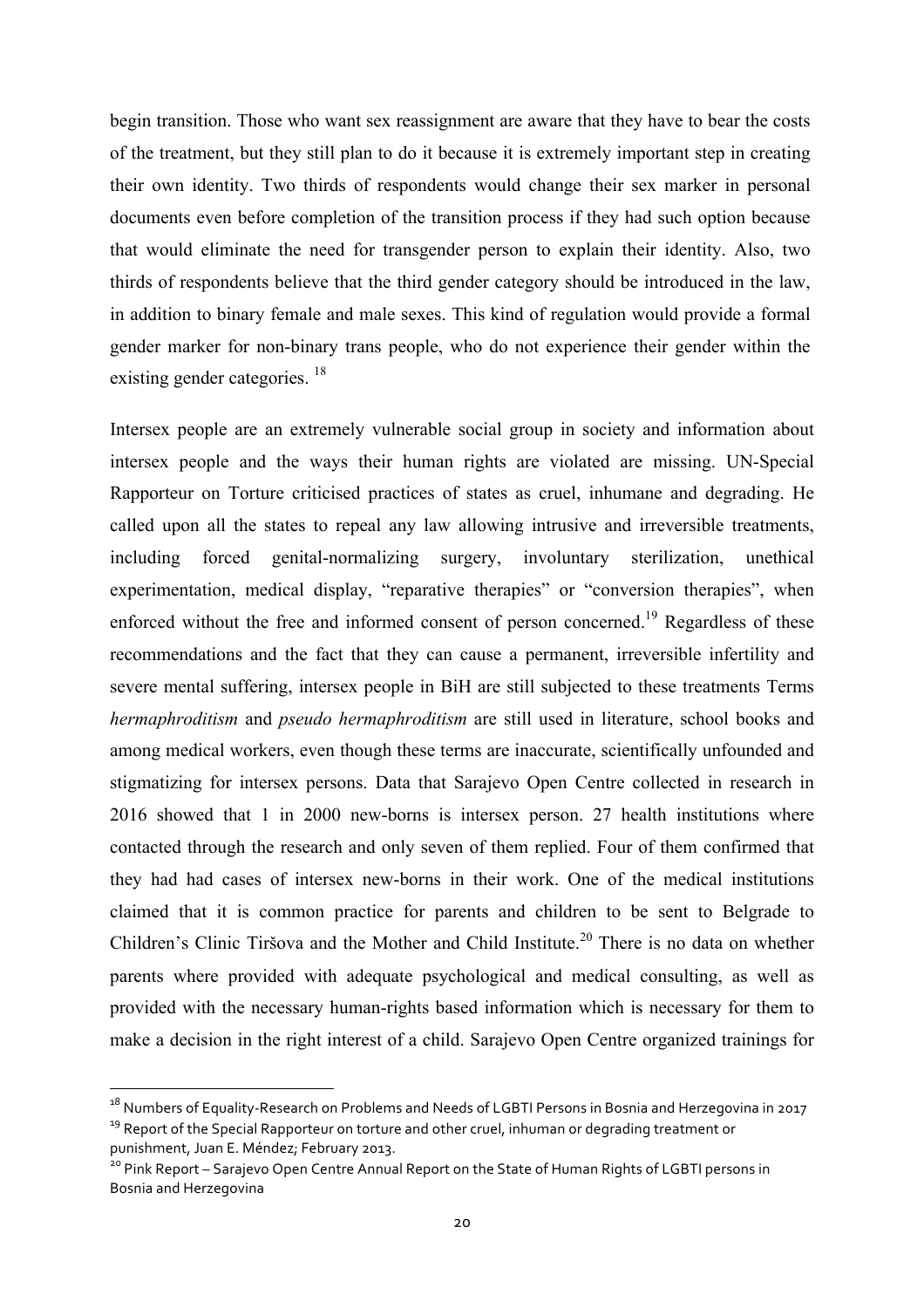Prosecutor's Office of Sarajevo Canton, Ministry of Labour, Social Policy, Displaced People and Refugees and departmental institutions of the Ministry: Gerontology Centre, Social welfare centre, Psychiatric Hospital Jagomir, Disciplinary Centre for Juveniles, Therapeutic Community Kampus and Family Counselling Centre. Intersex people are still an invisible category and it is difficult to find a person who is ready to face these problems.<sup>21</sup>

# **Measures to be taken:**

<u> 1989 - Jan Samuel Barbara, margaret e</u>

- 1. Pass and implement laws in all administrative units which would legally recognize same-sex partnerships and define rights and obligations of cohabitating couples in same-sex units.
- 2. Adopt the Law on the Treatment of Infertility by Biomedical Assisted Fertilization which would ensure that single women and lesbian couples have access to reproductive treatment.
- 3. Pass and implement law on state level which would clarify the term *sex change* and make the sex change procedure more accessible to the transgender people and based on their self-determination.
- 4. Abolish provisions which condition change of the gender marker in their documents with complete medical transition, and therefore ensure that legal gender recognition is accessible for trans people on the basis of self-determination.
- 5. Pass and implement laws in all administrative units which would establish obligation of health insurance institutes to cover the costs of medical procedures of sex reassignment and define duties of medical institutions to form teams of trained professionals who could perform these procedures in Bosnia and Herzegovina.
- 6. Engage medical institutions in cooperation and sharing relevant information with civil society, thus raising the awareness regarding intersex persons and removing outdated terms such as *hermaphrodite* and *pseudo hermaphrodite*.
- 7. Making information about intersex new-borns accessible and prohibiting medically unnecessary surgical procedures without a full consent of the intersex person.

<sup>&</sup>lt;sup>21</sup> Pink Report – Saraievo Open Centre Annual Report on the State of Human Rights of LGBTI persons in Bosnia and Herzegovina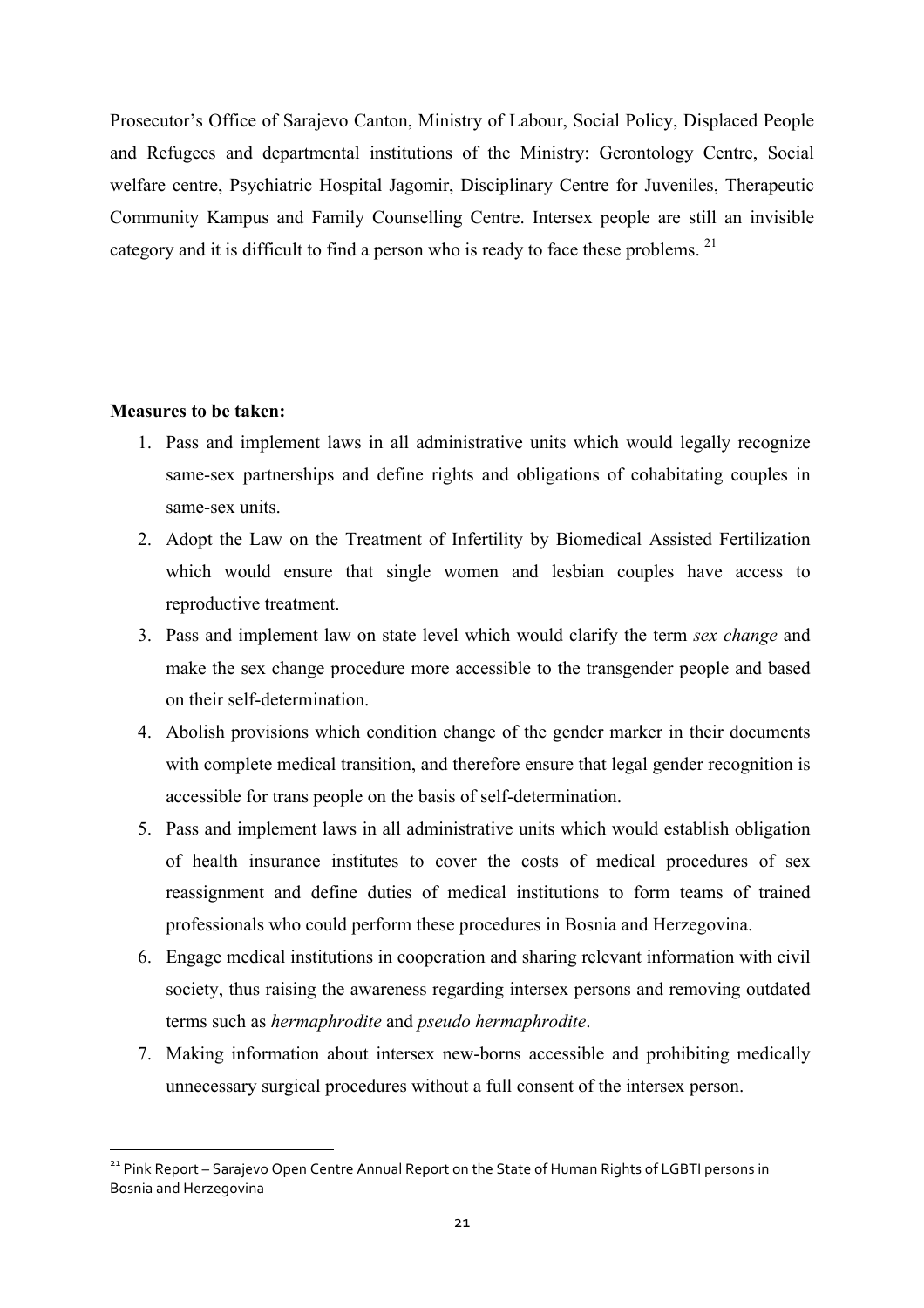8. Continuous involvement of public authorities and other public bodies competent for the protection of human rights (ombudsperson).

# **4. Employment**

<u> 1989 - Jan Samuel Barbara, margaret e</u>

*"Member states should ensure the establishment and implementation of appropriate measures which provide effective protection against discrimination on grounds of sexual orientation or gender identity in employment and occupation in the public as well as in the private sector. These measures should cover conditions for access to employment and promotion, dismissals, pay and other working conditions, including the prevention, combating and punishment of harassment and other forms of victimisation.*

*Particular attention should be paid to providing effective protection of the right to privacy of transgender individuals in the context of employment, in particular regarding employment applications, to avoid any irrelevant disclosure of their gender history or their former name to the employer and other employees."*

Labour laws of  $FBiH<sup>22</sup>$  and Brčko Distrikt (Article 4, paragraph 1) forbid discrimination based on sexual orientation, but gender identity and sex characteristics are not included as grounds for discrimination, while Labour Law of RS in Article 19 lists the grounds for prohibition of discrimination in the employment area, but those ground do not include sexual orientation, sex characteristics nor gender identity. Law on the Prohibition of Discrimination<sup>23</sup> prohibits discrimination based on sexual orientation and gender identity and establishes obligation of the state to harmonize all other laws with this specific one<sup>24</sup>. Both

<sup>&</sup>lt;sup>22</sup> Labour Law of FBiH, Article 8, paragraph 1: "Any discrimination of a worker or a person seeking employment is forbidden, regardless of their gender, sexual orientation, marital status, family responsibilities, age, disability, *pregnancy, language, religion, political or other opinions, nationality, social origin, property status, birth, race, skin colour, membership* or non-membership in political parties and unions, health status, or any other personal *feature.*"

<sup>&</sup>lt;sup>23</sup> Law on Prohibition of Discrimination, Article 2, paragraph 1: "*For the purposes of this Law, discrimination shall* be considered to be any different treatment including any exclusion, restriction or advantage based on actual or assumed grounds against any person or group of persons and those who are with them in a relative or other *relationship* based on their race, skin colour, language, religion, ethnicity, disability, age, national or social origin, political or other beliefs, property status, union membership or other association, education, social status and sex, sexual orientation, gender identity, sex characteristic, as well as any other circumstance having the purpose or *effect* of preventing or threatening to recognize, enjoy or exercise on an equal basis, rights and freedoms in all *areas of life to any person.*"

 $24$ Law on Prohibition of Discrimination, Article 24, paragraph 1: "In the case of failure to comply with other laws with this Law in the proceedings under this Law, this Law shall apply.", paragraph 2: "All laws and general regulations will be harmonized with the provisions of this Law within one year from the day this Law enters into force.", paragraph  $\Delta$ : "All public bodies and other legal entities are obliged to regulate the principles and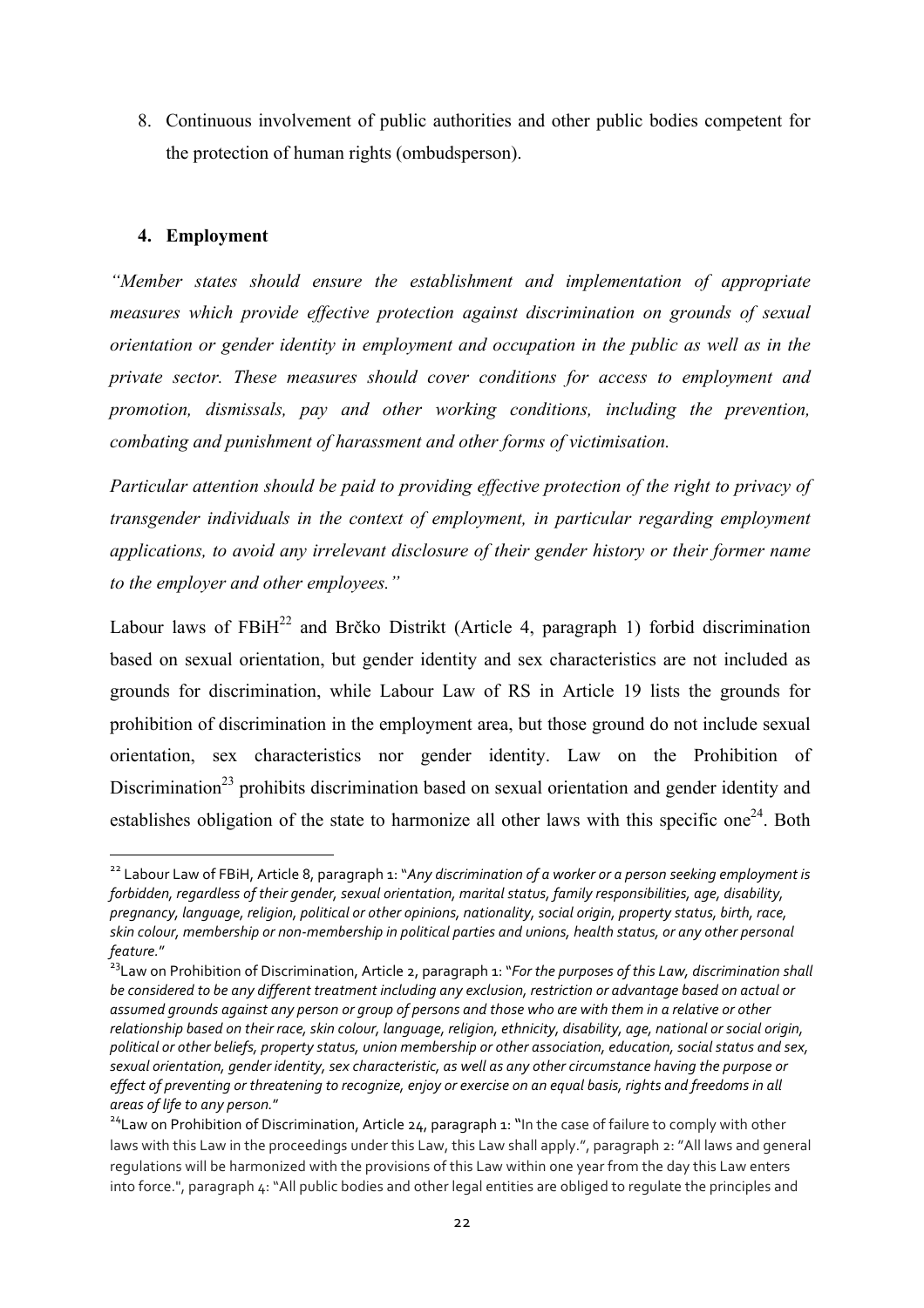direct and indirect discrimination is prohibited with this law and labour laws on entity and canton levels, and the burden of proof is on the person who allegedly committed discrimination. These laws guarantee same treatment of LGBT persons in employment in private and public sector. We got 4 answers from relevant ministries and three of them (Ministry of health, Labour and Social Welfare of Županija Zapadnohercegovačka, Federal Ministry of Health and Social Welfare and Ministry of Labour, Health, Social Welfare and Refugees of Hercegbosanska županija) confirmed these regulations, but only by mentioning prohibition of discrimination in general. Despite the prohibition of discrimination, LGBT persons are often subjected to discrimination regarding employment, which is confirmed in the research conducted by National Democracy Institute in 2015: 36% of LGBT respondents reported to have experienced some kind of discrimination in the workplace, while 30% of general population stated that they would cease every communication with a co-worker if they found them to be a different sexual orientation or gender identity.  $25$  Even though existing legislation guarantees equality in employment to every person regardless of their sexual orientation, reality differs in many ways. LGBT persons are still being stigmatized and their sexual orientation or gender identity are having negative impact on economic aspects of their life. <sup>26</sup>

### **Measures to be taken:**

- 1. Include gender identity as one of grounds for prohibition of discrimination in existing labour laws.
- 2. Organize mandatory trainings for ministries of labour, representatives of unions and associations of employers in order to raise awareness about problems LGBTI persons face with in this field.
- 3. Conduct additional research in order to examine this field in greater details, since there were some differences regarding different researches.
- 4. Take concrete steps to ensure better implementation of existing provisions.

### **5. Education**

<u> 1989 - Andrea Santa Andrea Andrea Andrea Andrea Andrea Andrea Andrea Andrea Andrea Andrea Andrea Andrea Andr</u>

principles of equal treatment in their general legal acts, or through special legal acts, and to ensure effective internal anti-discrimination procedures."

<sup>&</sup>lt;sup>25</sup> Numbers of Equality-Research on Problems and Needs of LGBTI Persons in Bosnia and Herzegovina in 2017 <sup>26</sup> Numbers of Equality-Research on Problems and Needs of LGBTI Persons in Bosnia and Herzegovina in 2017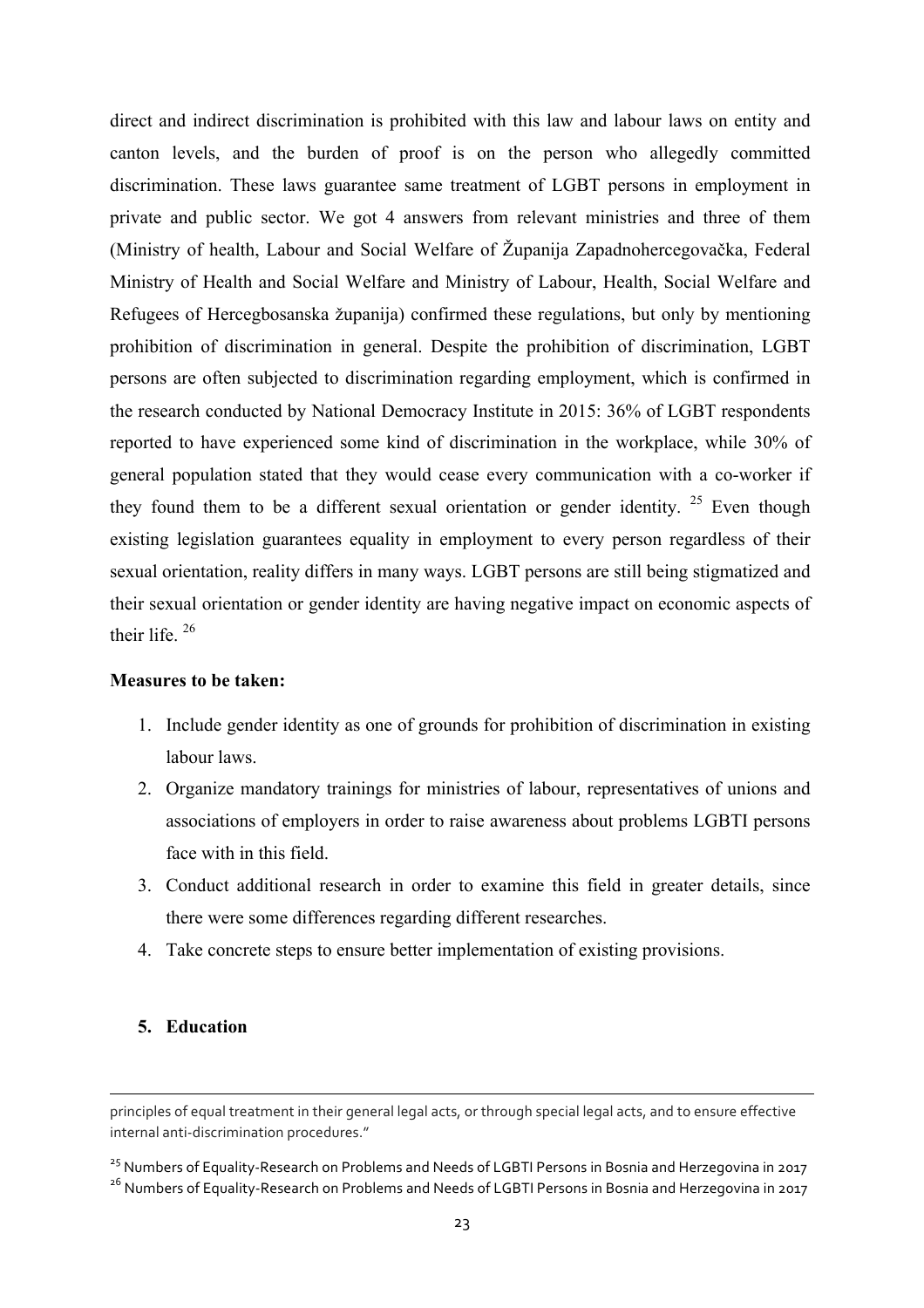*"Taking into due account the over-riding interests of the child, member states should take appropriate legislative and other measures, addressed to educational staff and pupils, to ensure that the right to education can be effectively enjoyed without discrimination on grounds of sexual orientation or gender identity; this includes, in particular, safeguarding the right of children and youth to education in a safe environment, free from violence, bullying, social exclusion or other forms of discriminatory and degrading treatment related to sexual orientation or gender identity.*

*Taking into due account the over-riding interests of the child, appropriate measures should be taken to this effect at all levels to promote mutual tolerance and respect in schools, regardless of sexual orientation or gender identity. This should include providing objective information with respect to sexual orientation and gender identity, for instance in school curricula and educational materials, and providing pupils and students with the necessary information, protection and support to enable them to live in accordance with their sexual orientation and gender identity. Furthermore, member states may design and implement school equality and safety policies and action plans and may ensure access to adequate antidiscrimination training or support and teaching aids. Such measures should take into account the rights of parents regarding education of their children."*

Anti-discrimination legislation specifically prohibits discrimination based on sexual orientation and gender identity in all domains of life, including education<sup>27</sup>. No person should be denied right to education on any bases. But not having a unified law on state level makes discrimination more likely to happen. Primary, secondary and higher education in BiH is divided: RS has its own system of education, as well as BD, and FBiH has 10 systems which are regulated by laws adopted and implemented differently for every canton. Law on High Education of Kanton Sarajevo expressly prohibits discrimination based on sexual orientation, but it does not include gender identity. The same regulation is present in laws on high education of Zeničko-dobojski canton, Bosansko-podrinjski canton, Usko-sanski canton and Tuzlanski canton, while laws on high education in other five cantons do not mention sexual orientation nor gender identity as grounds for prohibition of discrimination. Most cases of discrimination took place in education institutions (up to 41.2% in schools and 19.1% in a

<u> 1989 - Jan Samuel Barbara, margaret e</u>

<sup>&</sup>lt;sup>27</sup> Law on Prohibition of Discrimination, Article 2, paragraph 2: "The prohibition of discrimination applies to all public bodies, as well as to all natural or legal persons, in the public and private sectors, in all areas, and in particular: employment, membership in professional organizations, education, training, housing, health, social *protection, goods and public services and public places, as well as carrying out economic activities and public services.*"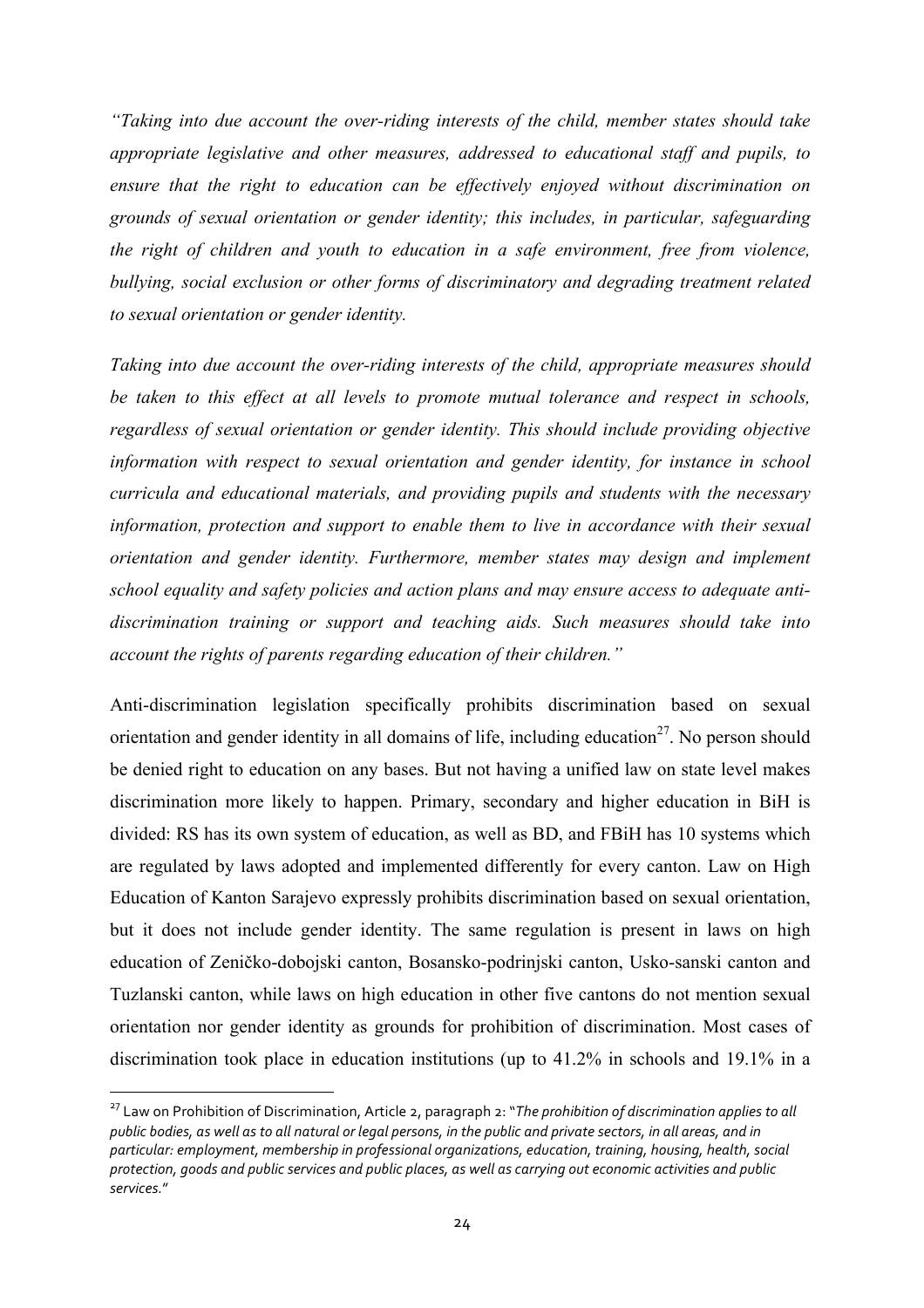university setting), followed by hospitality establishment/stores with 34.6 %.<sup>28</sup> In 2017 eight cases of homophobic (6) and transphobic (2) peer violence were recorded. In one high school in Canton Sarajevo a pupil was subject to physical and verbal violence from its peers, and in this case school suspended a perpetrator binding him to attend sessions with school pedagogue, and it advised the victim to attend support sessions. Unfortunately, this case is exception, and in most other cases education staff fails to react properly and sometimes even joins in mocking the victim. School curricula and textbooks still contain harmful information about LGBTI people and use gender stereotypes which promote cisheteronormativity.

### **Measures to be taken:**

- 1. Changing school curricula and textbook so they become LGBTI inclusive, and avoid using homophobic and transphobic language.
- 2. Develop institutional plan to combat peer violence and teacher training programmes in order to raise awareness on how to work with this specific social group and promote tolerance and inclusion of minorities, including LGBTI people.
- 3. Education institutions should work with social welfare centres, psychologists/pedagogues and relevant ministries on providing adequate protection of victims and rehabilitation of perpetrators.

# **6. Health**

<u> 1989 - Johann Barn, mars ann an t-Amhain an t-Amhain an t-Amhain an t-Amhain an t-Amhain an t-Amhain an t-Amh</u>

*"Member states should take appropriate legislative and other measures to ensure that the highest attainable standard of health can be effectively enjoyed without discrimination on grounds of sexual orientation or gender identity; in particular, they should take into account the specific needs of lesbian, gay, bisexual and transgender persons in the development of national health plans including suicide prevention measures, health surveys, medical curricula, training courses and materials, and when monitoring and evaluating the quality of health-care services."*

According to Federal Ministry of Health, one of ministries which responded on our questionnaire, all measures have been taken in order to ensure equal treatment of LGBT people in a domain of health care and all individuals have access to health education, care

<sup>&</sup>lt;sup>28</sup>Numbers of Equality-Research on Problems and Needs of LGBTI Persons in Bosnia and Herzegovina in 2017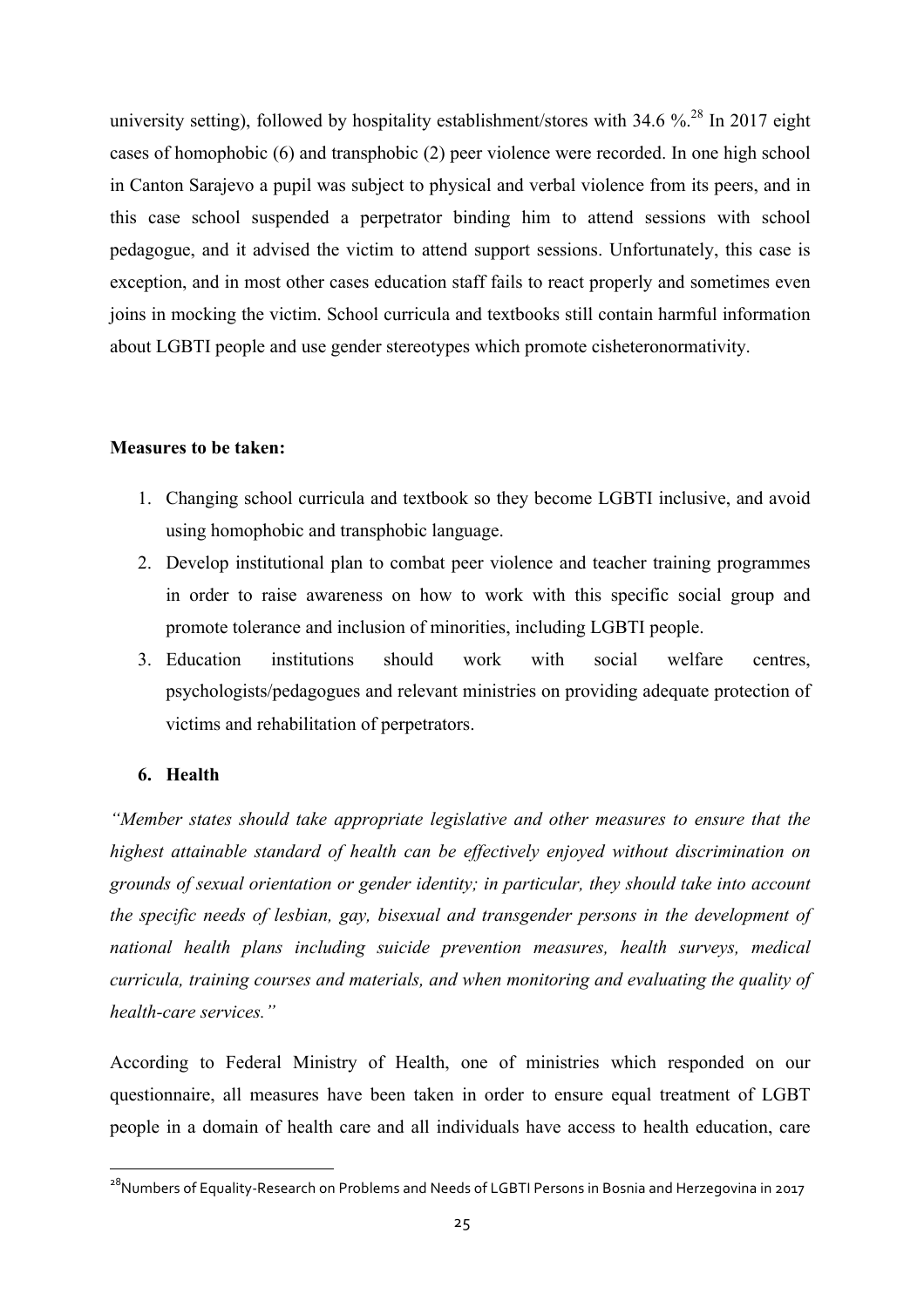and treatment programmes regardless of their sexual orientation or gender identity. Law on the Rights, Obligations and Responsibilities of Patients prohibits discrimination of patients based on their sexual orientation<sup>29</sup>. It is an important legal instrument which sets a list of rights of patients, some of which are significant for work with LGBI persons. It guarantees them right to health care in accordance with their health conditions, needs and within their financial opportunities. But this right is not completely implemented since and BiH does not have specialized health services for trans persons, nor have needs of LGBI people been adequately processed. Health care workers are obligated to respect right to privacy of patients, which means they are not supposed to reveal to others personal information about patient's sexual orientation, gender identity or sex characteristics. Reality is that LGBTI persons are invisible in our health system. They are not being recognised as vulnerable social group and health workers share same opinions, convictions and norms as a greater part of society which leads to providing inadequate health care.<sup>30</sup> Health care staff can be first contact of LGBTI persons with health system so they need to take all necessary measures in order to help their patients (i.e. they can talk to parents and explain to them that homosexuality is not a disease).

# **Measures to be taken:**

<u> 1989 - Johann Barn, mars ann an t-Amhain an t-Amhain an t-Amhain an t-Amhain an t-Amhain an t-Amhain an t-Amh</u>

- 1. Sensitization of health care workers so they can understand and acknowledge problems of LGBTI persons, and provide educations in order to acquire adequate knowledge required for work with transsexual and intersexual persons.
- 2. Take all measures needed to ensure respect to patient's privacy, such as providing space where patient will be able to have private consultation with a doctor in a safe environment without concern that he/she will be heard by rest of the staff.
- 3. Health care workers are often uninformed about sexual orientation, gender identities and sex characteristics, and ignoring these relevant information can lead to misdiagnosis or inadequate treatment. They need to refrain from their subjective

<sup>&</sup>lt;sup>29</sup> Law on the Rights, Obligations and Responsibilities of Patients, Article 3: "Any form of discrimination based on race, skin color, gender, sexual orientation, genetic heritage, language, religion or belief, political and other beliefs, national and social origin shall be prohibited during the conduct of activities pursuant to this Law and the regulations adopted pursuant to this Law."

<sup>&</sup>lt;sup>30</sup> Responsible and Professional Treatment of Lesbian, Gay, Bisexual, Transsexual and Intersexual Persons – Handbook for institutional representatives who work on municipality, city and canton levels; Sarajevo Open Centre 2017.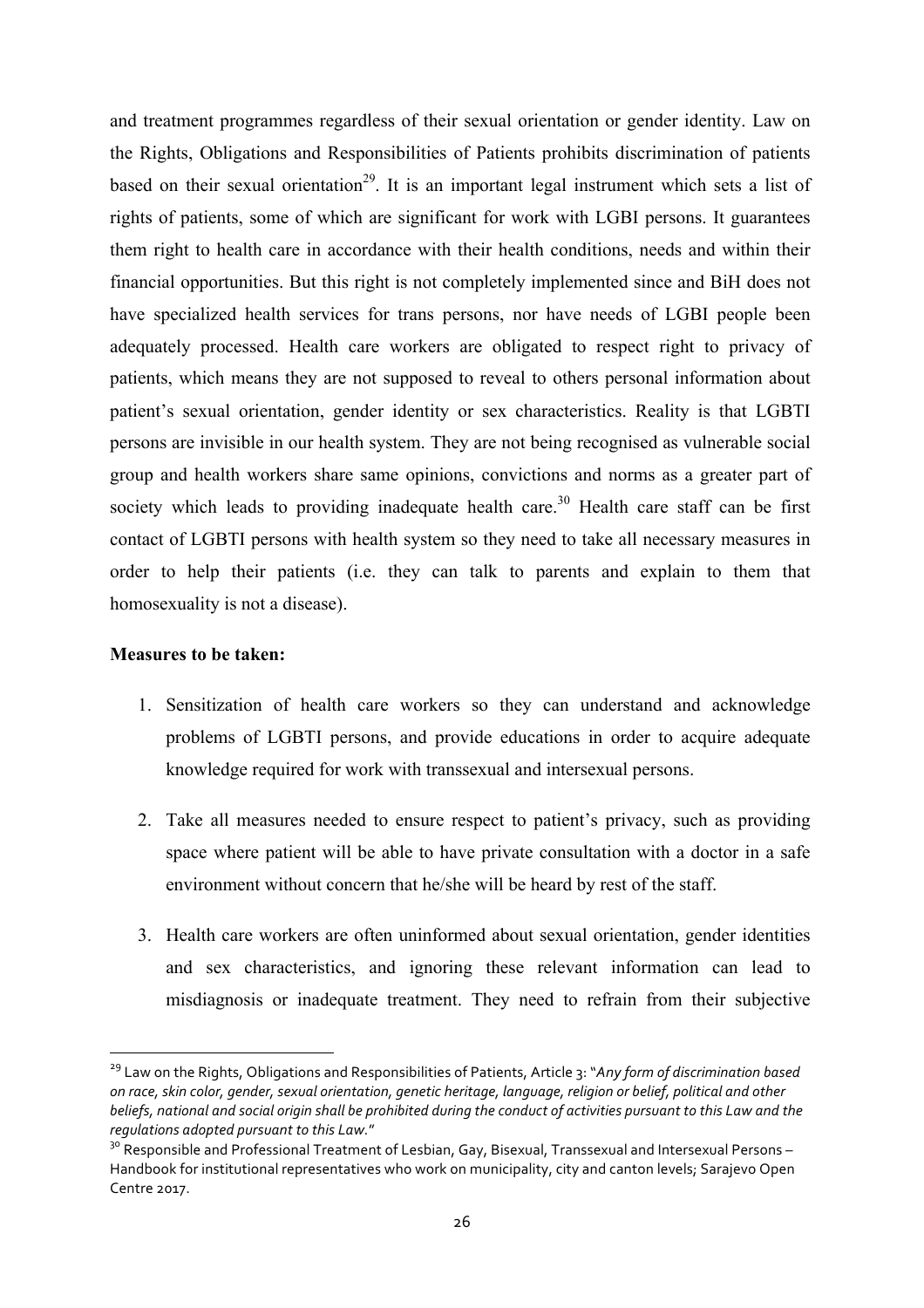opinions and stop using misguiding and offensive terms (i.e. saying homosexuality is a disease, etc.).

- 4. Unburdening health system would enable doctors to dedicate to every patient individually and to set diagnosis and treatment that is not based on their assumptions conducted from short and superficial conversations with patients.
- 5. Make sure that health care worker respect patient's right to privacy, especially when it comes to minor LGBTI patients, since their coming out process requires special approach towards parents.

# **7. Housing**

<u> 1989 - Jan Samuel Barbara, margaret e</u>

*"Measures should be taken to ensure that access to adequate housing can be effectively and equally enjoyed by all persons, without discrimination on grounds of sexual orientation or gender identity; such measures should in particular seek to provide protection against discriminatory evictions, and to guarantee equal rights to acquire and retain ownership of land and other property."*

*"Appropriate attention should be paid to the risks of homelessness faced by lesbian, gay, bisexual and transgender persons, including young persons and children who may be particularly vulnerable to social exclusion, including from their own families; in this respect, the relevant social services should be provided on the basis of an objective assessment of the needs of every individual, without discrimination*."

Law on Prohibition of Discrimination of Bosnia and Herzegovina prohibits discrimination based on sexual orientation, sex characteristics and gender identity in field of housing<sup>31</sup>. That

<sup>&</sup>lt;sup>31</sup> Law on Prohibition of Discrimination, Article 2, paragraph 1 and 2: "*For the purposes of this Law*, discrimination shall be considered to be any different treatment including any exclusion, restriction or advantage *based* on actual or assumed grounds against any person or group of persons and those who are with them in a relative or other relationship based on their race, skin colour, language, religion, ethnicity, disability, age, national or social origin, political or other beliefs, property status, union membership or other association, education, social status and sex, sexual orientation, gender identity, sex characteristic, as well as any other circumstance having the purpose or effect of preventing or threatening to recognize, enjoy or exercise on an equal basis, rights and *freedoms in all areas of life to any person."* 

<sup>&</sup>quot;The prohibition of discrimination applies to all public bodies, as well as to all natural or legal persons, in the public and private sectors, in all areas, and in particular: employment, membership in professional organizations, education, training, housing, health, social protection, goods and public services and public places, as well as *carrying out economic activities and public services."*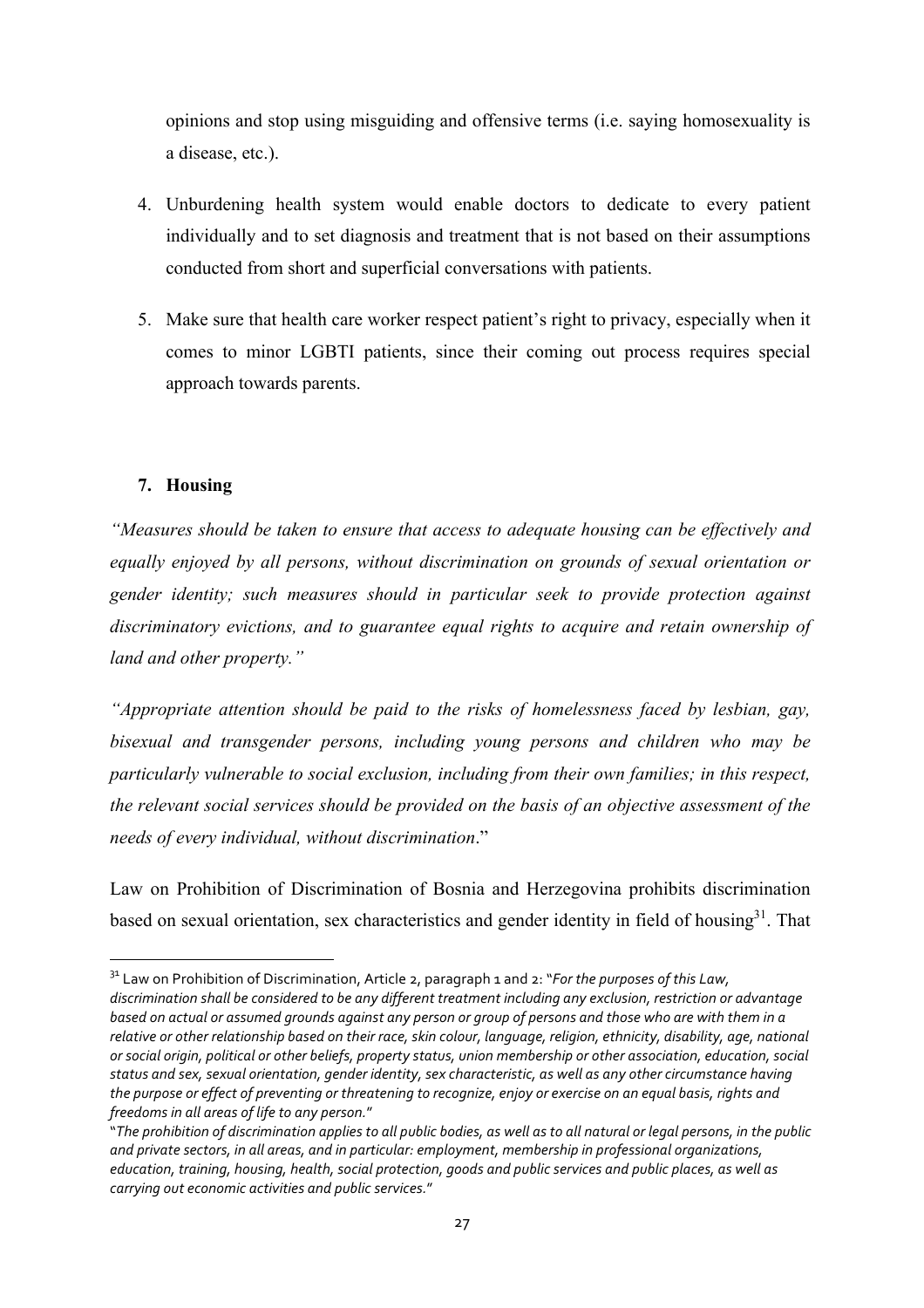is the only law which prohibits discrimination on these grounds in this area of life. Laws on housing of FBiH and RS do not address discrimination on grounds of sexual orientation or gender identity. Ministries of health, labour and social care from Zapadnohercegovački, Srednjobosanski and Hercegbosanski cantons and Federal ministry of labour and social politics stated in their answers to questionnaire that every citizen is equally treated regardless of their sexual orientation or gender identity and that LGBT persons enjoy full protection from discriminating eviction, but they did not provide us any positive examples which would support these claims. Main reason for homelessness of LGBT persons is non-acceptance of their sexual orientation or gender identity from their family members, and in these cases young people have no one to refer to. Sarajevo Open Centre has gotten multiple calls for help from LGBT individuals who are being victims in their family or environment because of their sexual orientation or gender identity and have no place to go, which tells us that there are no functioning programmes for prevention of homelessness, nor are there any shelters or other adequate emergency accommodation for LGBT persons. Even though there are civil society organisations which are ready to provide shelter for lesbians and bisexual women in safe houses, there is no accommodation for gay or bisexual men and transgender persons who are victims of domestic violence. This problem is ought to be properly addressed by state because it could lead to homelessness among young LGBT persons.

### **Measures to be taken:**

- 1. Homelessness of LGBT persons should be recognized as a specific problem of our society which needs to be worked on. Relevant institutions should ensure that every victim of violence has an access to safe houses, regardless of their sexual orientation or gender identity.
- 2. LGBT persons need safer housing options that will respect their sexual orientation or gender identity, as well as provide safe environment. This includes trainings for shelter staff on how to be an ally to LGBT individuals and written policies to keep discrimination from occurring.
- 3. Establish programmes which improve family relationships and reduce homelessness of LGBT youth, as well as programmes of protection against domestic violence and safe houses for LGBT victims of violence.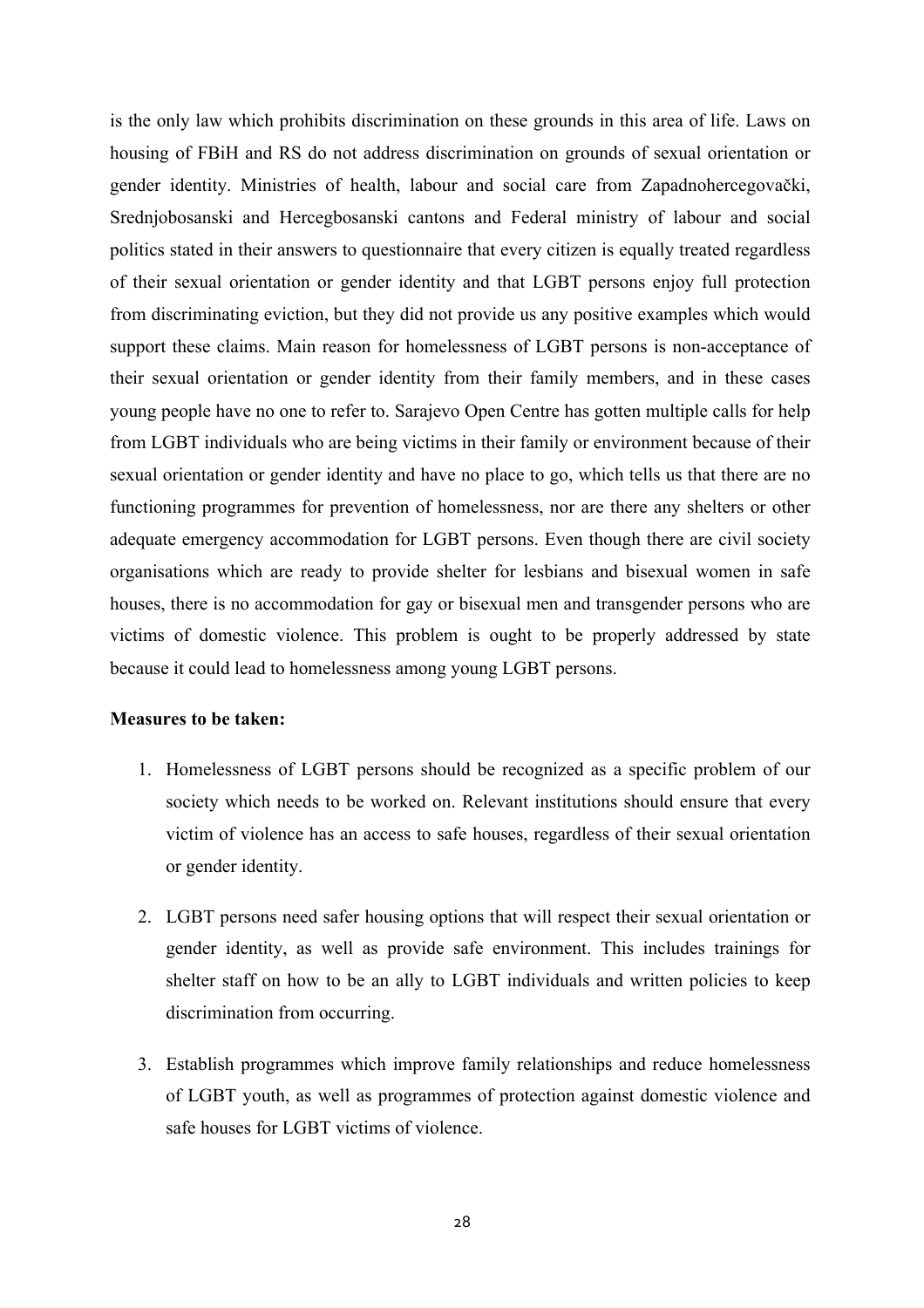4. Conduct additional survey in this field and take into consideration needs of targeted population. Ensure safe environment in schools and take all measures to prevent bullying and make sure that homeless LGBT youth can continue their education. Come up with a programme which will include these measures (trainings for staff, opening special safe houses for homeless youth etc.) and suggest it to relevant ministries.

### **8. Sports**

<u> 1989 - Jan Samuel Barbara, margaret e</u>

*"Homophobia, transphobia and discrimination on grounds of sexual orientation or gender identity in sports are, like racism and other forms of discrimination, unacceptable and should be combated.*

*Sport activities and facilities should be open to all without discrimination on grounds of sexual orientation or gender identity; in particular, effective measures should be taken to prevent, counteract and punish the use of discriminatory insults with reference to sexual orientation or gender identity during and in connection with sports events.*

*Member states should encourage dialogue with and support sports associations and fan clubs in developing awareness-raising activities regarding discrimination against lesbian, gay, bisexual and transgender persons in sport and in condemning manifestations of intolerance towards them."*

None of the relevant ministries responded to our inquiries regarding particular measures that have been taken in order to prevent the risk of exclusion from participation in sports on the grounds of sexual orientation, gender identity or sex characteristics. Inaction of ministries suggests that no action is being taken in order to prevent, counteract and punish the use of discriminatory insults during and in connection with sport events. Law on Sports in  $BiH<sup>32</sup>$ 

 $32$  Law on Sports in Bosnia and Herzegovina, article 6: "The basic principles on which sports are organized in Bosnia and Herzegovina are: ...equal access to sport irrespective of race, skin color, national or ethnic origin,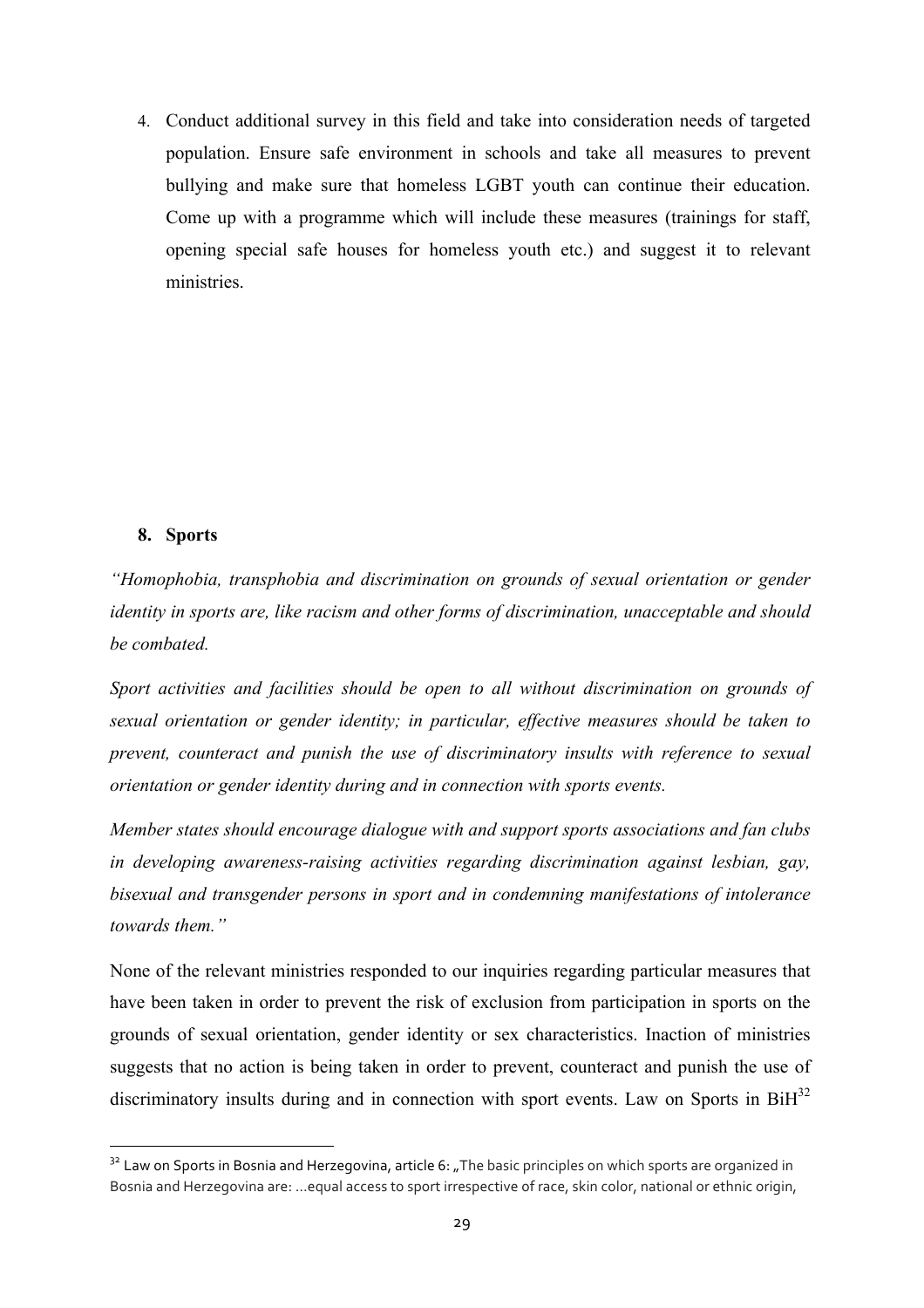guarantees equal availability to sports regardless of one's sexual orientation or gender identity and prohibits incitement to hatred and violence based on sexual orientation or gender identity, while same laws on canton and entity levels do not mention sexual orientation and gender identity. Sex characteristics are still absent from any of these measures.

### **Measures to be taken:**

- 1. Conduct a research on needs of LGBTI persons in sports and ascertain their specific needs in physical education and sports.
- 2. Adopt and implement rules of conduct in sports which would prohibit discrimination based on sexual orientation, gender identity and sex characteristics.
- 3. Raise awareness among sports and physical education specialists by organising trainings about specific needs of LGBTI people.
- 4. Get support and encouragement from relevant ministries of sports.

# **9. Right to seek asylum**

*"In cases where member states have international obligations in this respect, they should recognise that a well-founded fear of persecution based on sexual orientation or gender identity may be a valid ground for the granting of refugee status and asylum under national law."*

*"Member states should ensure particularly that asylum seekers are not sent to a country where their life or freedom would be threatened or they face the risk of torture, inhuman or degrading treatment or punishment, on grounds of sexual orientation or gender identity."*

*"Asylum seekers should be protected from any discriminatory policies or practices on grounds of sexual orientation or gender identity; in particular, appropriate measures should* 

<u> 1989 - Andrea Santa Andrea Andrea Andrea Andrea Andrea Andrea Andrea Andrea Andrea Andrea Andrea Andrea Andr</u>

social status, religious, political or other belief, disability, health status, age, sex, gender, sexual orientation, gender identity or any other personal property. Discrimination in sport is prohibited in accordance with the Law on Prohibition of Discrimination ("Official Gazette of BiH", No. 59/09) and the Law on Gender Equality in Bosnia and Herzegovina ("Official Gazette of BiH", no. 32/10)."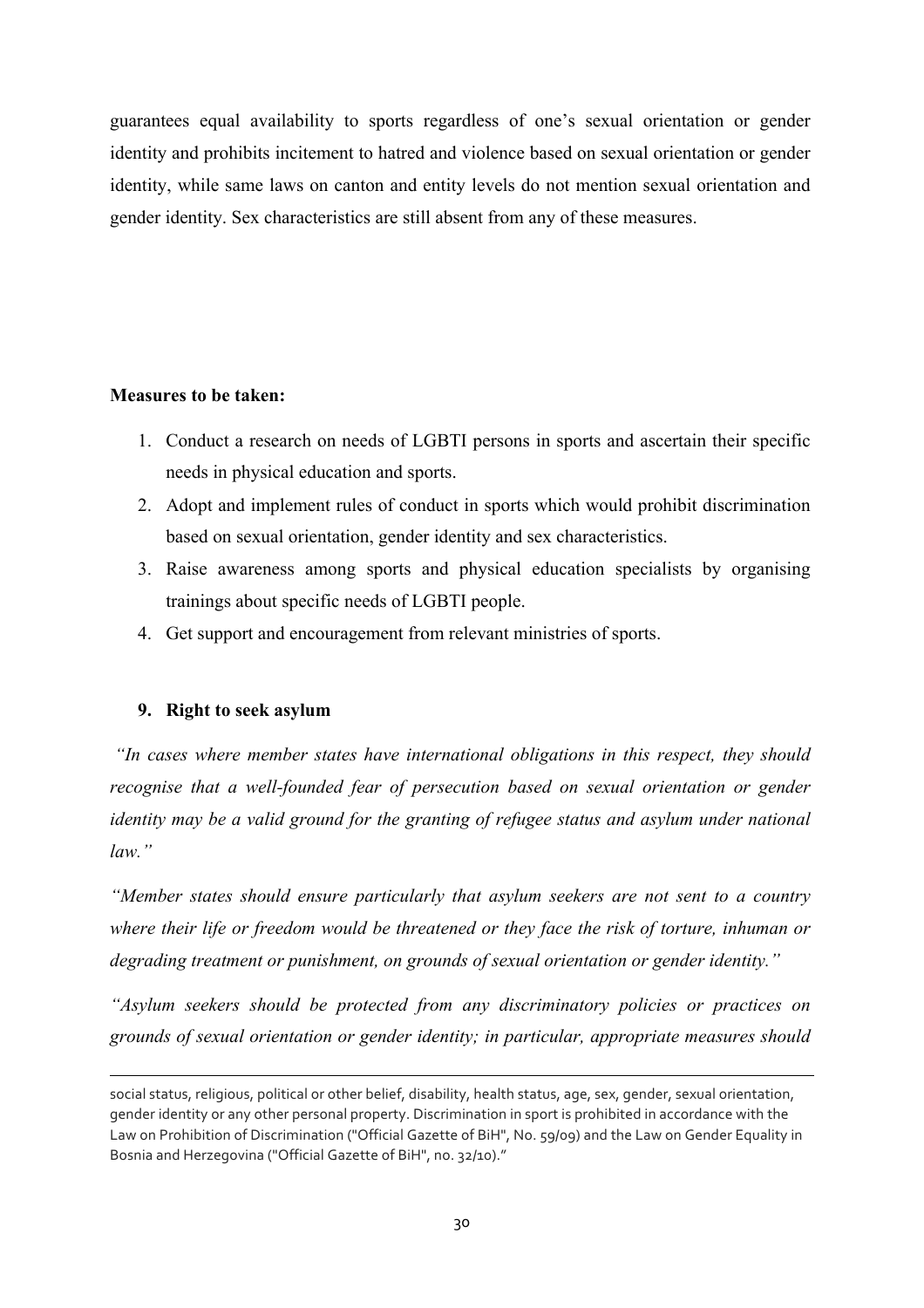*be taken to prevent risks of physical violence, including sexual abuse, verbal aggression or other forms of harassment against asylum seekers deprived of their liberty, and to ensure their access to information relevant to their particular situation."*

Law on Asylum in BiH does not contain provisions which recognise well-founded fear of persecution based on sexual orientation and gender identity as a valid ground for seeking asylum. In 2016, a new Law on Asylum has been adopted, but it did not include sexual orientation nor gender identity as possible reasons for prosecution and asylum seeking<sup>33</sup>, despite the advocacy<sup>34</sup> of Sarajevo Open Centre and other civil society organisations. In January 2018, a gay man, an asylum seeker from Syria, had to be relocated from the asylum centre due to the violence he suffered and the way he was treated by other asylum seekers in the centre. He contacted Sarajevo Open Centre to get some information or assistance, and with help of other organisation of civil society, he managed to get asylum in Germany. In 2017 Sarajevo Open Centre received nine inquiries regarding either information or assistance about a process of claiming asylum in the EU countries, and as of 2018, 4 inquiries have already been received for assistance and provision of information to LGBTI persons in BiH about the process of claiming asylum in EU and the USA. In 2017, Ministry of Foreign Affairs' of BiH registered 2 people, and since the beginning of 2018, 1 person seeking asylum on the grounds of sexual orientation or gender identity.<sup>35</sup> Sarajevo Open Centre tried to contact the Ministry for Human Rights and Refugees of BiH multiple times, but they have failed to provide us answers. Their silence suggests that there are no measures to ensure asylum seekers are not sent to countries where their life or freedom would be threatened because of their sexual orientation or gender identity, nor are there any measures which would prevent risk of violence, sexual abuse or any other form of aggression against asylum seekers deprived of their liberty.

#### **Measures to be taken:**

<u> 1989 - Johann Barn, mars ann an t-Amhain an t-Amhain an t-Amhain an t-Amhain an t-Amhain an t-Amhain an t-Amh</u>

 $33$  Law on Asylum in BiH, article 19: ..The refugee status will be granted to an alien who, because of founded fear of persecution for his race, religion, nationality, affiliation to a particular social group or political opinion, lies outside of the country of his nationality, and can not or because of that fear does not want to be put under protection of that country, as well as a person without citizenship outside of the country of his former habitual residence, and can not, or for such fear, not wish to return to that country."

<sup>&</sup>lt;sup>34</sup> http://soc.ba/en/advocating-amendments-to-law-on-foreigners-and-law-on-asylum/

 $35$  Pink Report – Sarajevo Open Centre Annual Report on the State of Human Rights of LGBTI persons in Bosnia and Herzegovina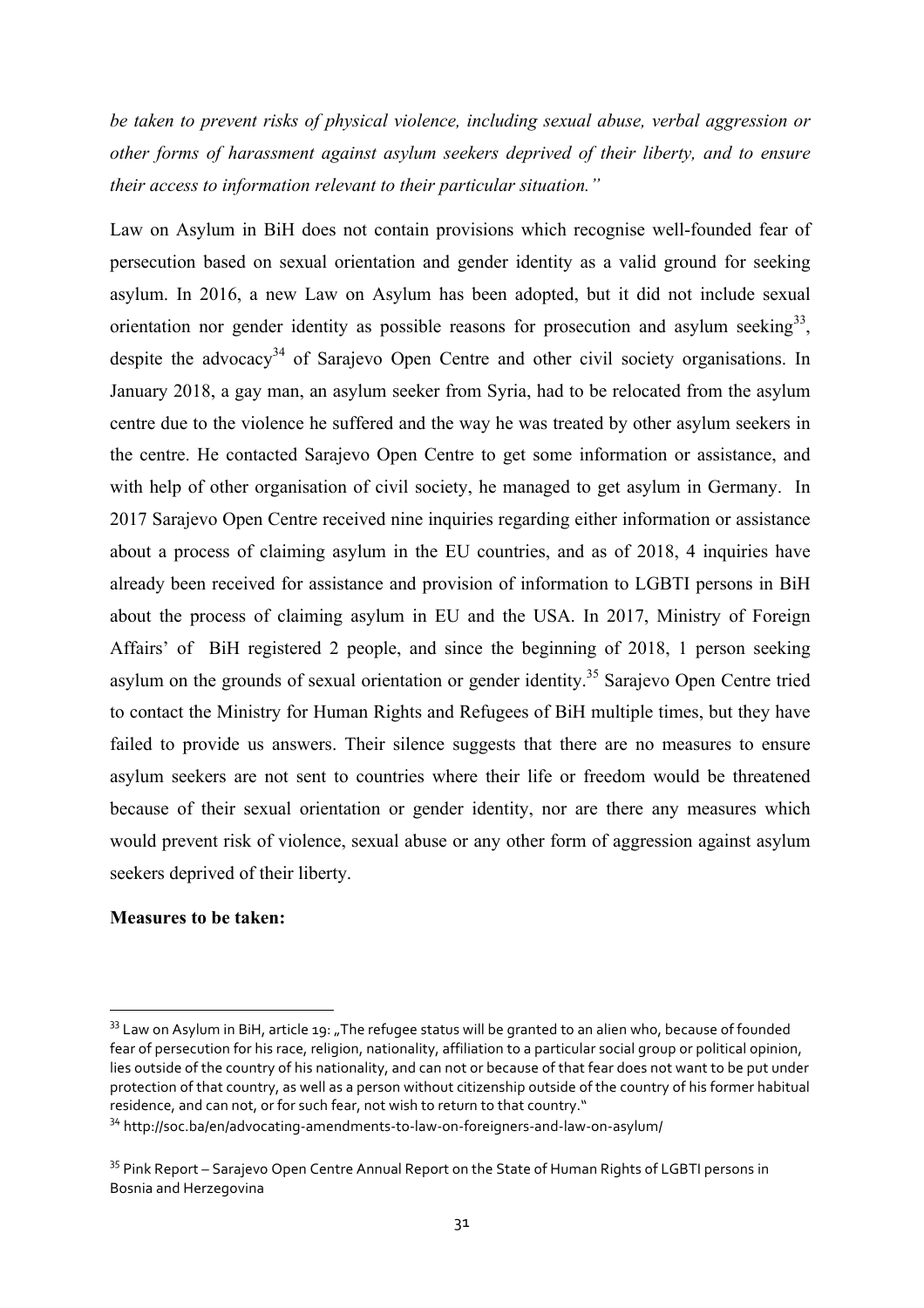- 1. Amend existing laws to ensure that person's sexual orientation and gender identity are being considered valid ground for fear of persecution.
- 2. Establish cooperation with relevant ministries and institutions in order to recognise the problem of LGBT asylum seekers. States should ensure that reception centres, as well as interview procedures were sensitive to LGBT people. Asylum seekers should not be afraid to tell officers in asylum centres about their sexuality or gender identity, while interviewers should ask the right questions and address the problem properly.

# **10. National Human Rights Structures**

*"Member states should ensure that national human rights structures are clearly mandated to address discrimination on grounds of sexual orientation or gender identity; in particular, they should be able to make recommendations on legislation and policies, raise awareness amongst the general public, as well as – as far as national law so provides – examine individual complaints regarding both the private and public sector and initiate or participate in court proceedings."*

Institution of Ombudsman for Human Rights and its Department for Elimination of All Forms of Discrimination works on all cases of discrimination based on sexual orientation and gender identity. Law on Prohibition of Discrimination, article 7, paragraph 1, defines Institution of Ombudsman as central institution competent for protection from discrimination.<sup>36</sup> Its jurisdiction is determined with aforementioned law, and it includes:

- 1. receiving individual and group complaints regarding discrimination,
- 2. providing necessary information on rights and obligations of physical and legal persons who have filed an appeal for discrimination,
- 3. deciding on whether to accept an appeal or to initiate an investigation procedure in accordance with special regulations,
- 4. suggesting an initiation of mediation proceedings in accordance with provisions of Law on Mediation,
- 5. collecting and analysing statistical data on cases of discrimination,

<u> 1989 - Jan Samuel Barbara, margaret e</u>

6. submitting annual, and if necessary, extraordinary reports on the occurrences of discrimination to the Parliamentary Assembly of Bosnia and Herzegovina, the

 $36$  Law on Prohibition of Discrimination, article 7, paragraph 1: "The Central Institution responsible for the protection of discrimination shall be the Ombudsman for Human Rights of Bosnia and Herzegovina (hereinafter: the Ombudsman of Bosnia and Herzegovina)."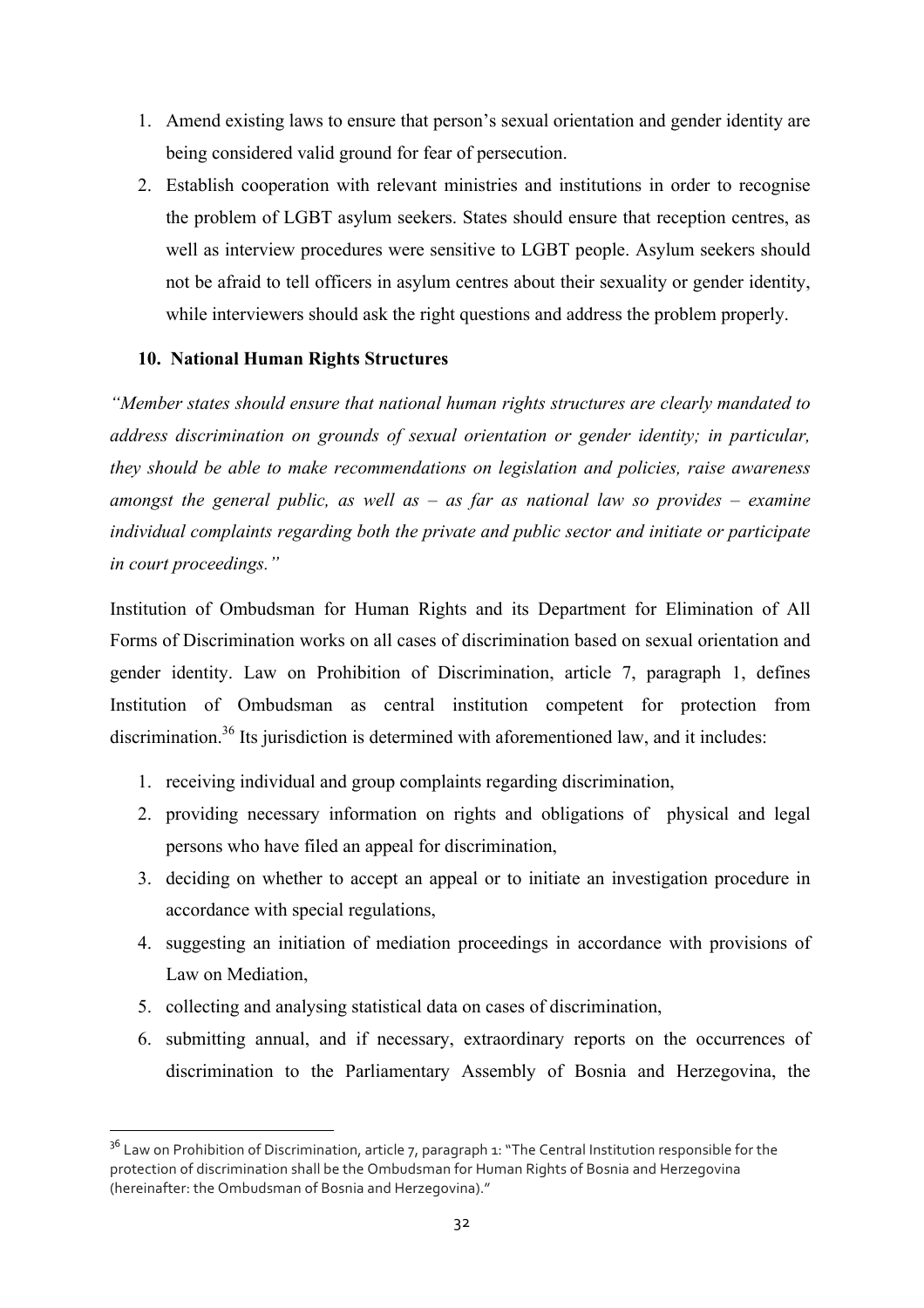Parliament of Federation of Bosnia and Herzegovina, National Assembly of Republika Srpska and the Assembly of Brčko Distrikt of Bosnia and Herzegovina,

- 7. informing public about occurrences of discrimination,
- 8. conducting researches in field of discrimination, on its own initiative,
- 9. giving opinions and recommendations in order to prevent and repress discrimination, and suggesting adequate legal and other solutions to the relevant institutions of Bosnia and Herzegovina,
- 10. has the right to initiate and participate in procedures for protection against discrimination for offences prescribed by law,
- 11. monitoring of legislation and providing advice to legislative and executive bodies,
- 12. raising awareness, conducting campaigns and in other ways actively promoting fight against discrimination for the purpose of its prevention,
- 13. promoting policies and practices aimed at ensuring equal treatment.

Institution of Ombudsman has prepared a Special Report  $37$  on access of LGBT persons to their rights. They are aware that these reports do not represent an actual picture on position of LGBT persons in BiH, who have to face stereotypes and prejudices in their everyday life because the public is not ready to accept them as equal members of society. They highlighted the need for stronger prevention and promotion role of Ombudsman Institution in this segment, as well as state institutions and law enforcement. In 2017, Ombudsman issued public announcement calling on the general public that the protest, which was announced on 13<sup>th</sup> of May 2017, goes dignified in the spirit of tolerance towards various political, social and cultural practices and beliefs and in the spirit of the respect for human rights.<sup>38</sup> Simultaneously, Ombudsman urged all relevant institutions, in particular Ministry of Internal Affairs of Canton Sarajevo, to take all measures needed in order to ensure that announced protest went without incidents. Ombudsman received an appeal in 2018 regarding the alleged violation of the LGBT person's right to freedom of assembly and initiated an investigation. Institution of Ombudsman still does not have mandate of Preventive mechanism for prevention of torture and other cruel, inhuman or degrading treatment or punishment, but if amendments on Law on Ombudsman for Human Rights of BiH get adopted, Institution of Ombudsman should take over this mandate. Amendments on Law on Prohibition of Discrimination strengthened role of Institution of Ombudsman in a way that

<u> 1989 - Jan Samuel Barbara, margaret e</u>

 $37$  Special report on the rights of LGBT persons in Bosnia and Herzegovina, 2016.

<sup>38</sup> http://ombudsmen.gov.ba/Novost.aspx?newsid=724&lang=BS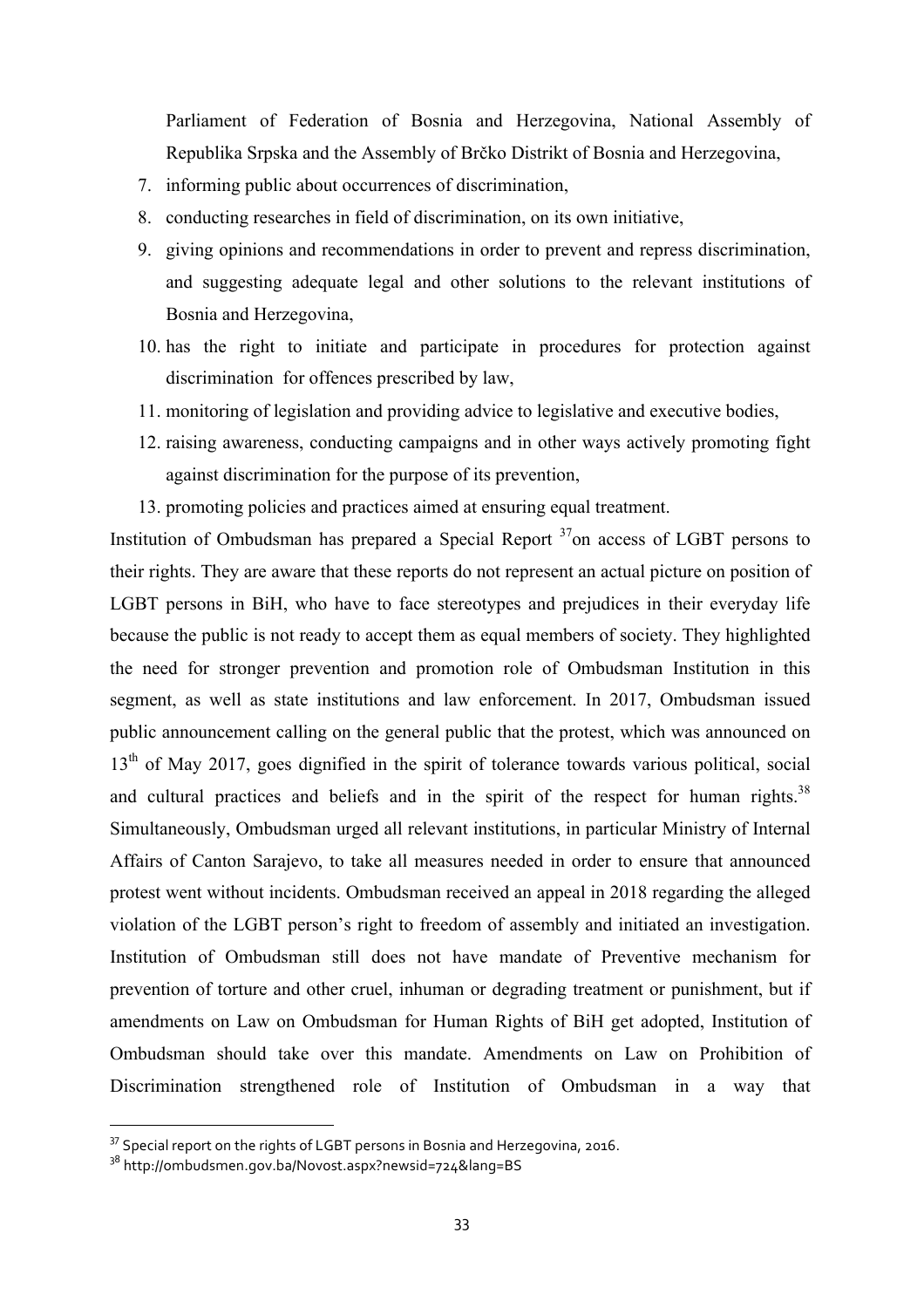recommendations of Ombudsman need to be taken into a consideration during judicial proceedings and that department for combating discrimination will be additionally financed, but these provisions have never been fully implemented.

Gender Centre, a special unit formed as a part of Ministry of Social Affairs, Displaced Persons and Refugees of FBiH, also replied to the questionnaire we have sent them. Gender Centre monitors position of women and implementation of their guaranteed rights in domestic and international legislation, while cooperating with Gender Centre of RS. They assessed the status of implementation of the Recommendation as insufficient. In 2016. Gender Centre of FBiH, RS and Agency for Equality of Sexes BiH provided support for equality of LGBT persons by including specific measures regarding rights of LGBT persons into their operational plans. These three institutions cooperated with Sarajevo Open Centre on mapping needs for implementation of the Recommendation, which resulted with inclusion of measures into annual operational plan for implementation of Gender Action Plan. They conducted series of thematic sessions, round tables, info sessions and educational trainings in cooperation with Agency for Equality of Sexes and Gender Centre of RS. This process has just been initiated, so although there is some significant progress, the current situation still is not satisfactory.

#### **11. Discrimination on multiple grounds**

*"Member states are encouraged to take measures to ensure that legal provisions in national law prohibiting or preventing discrimination also protect against discrimination on multiple grounds, including on grounds of sexual orientation or gender identity; national human rights structures should have a broad mandate to enable them to tackle such issues."*

In 2016, House of Peoples Assembly adopted amendment on Law on Prohibition of Discrimination, which defined heavy forms of discrimination including discrimination on multiple grounds. This qualification of the unauthorized treatment directly refers to all actors, especially courts and specialized bodies for equality, to a more severe reaction in the case of these unauthorized behaviours (article 4, paragraph 6: "*As a severe form of discrimination will be considered a discrimination perpetrated against a person based on multiple grounds under Article 2, paragraph 1 of this Law (multiple discrimination), repeated discrimination and long-term discrimination (prolonged discrimination)*."). The legislator's clear intention was that perpetrators of these forms of discrimination should have been punished more strictly, regardless of what kind of protection against discrimination is concerned. When it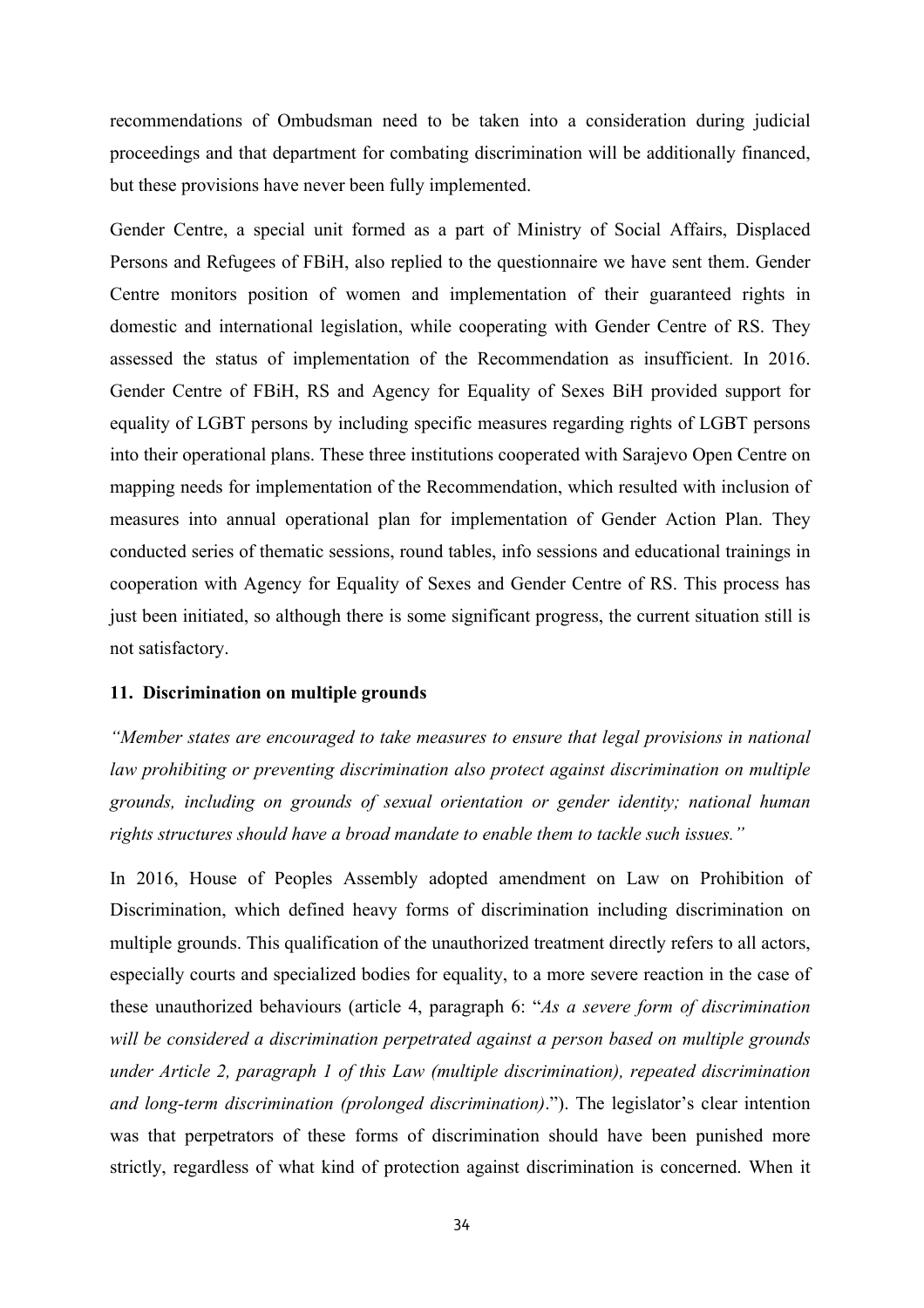comes to discrimination on multiple grounds, it needs to be more clarified, because it is a completely new concept, and there are certain doubts about recognizing, understanding, proving and adequately sanctioning multiple discrimination. It will be a challenge for judges and attorneys to fully understand and even recognize cases of discrimination on multiple grounds, but it is expected from judges to recognize it and to consider the overall status of discriminated person and to take it into account when deciding. The law requires someone you can compare your case to, so proving discrimination on multiple grounds would be much more difficult then proving there was a discrimination on just one ground (i.e. if a person did not get a promotion because she was a woman, she will compare herself with her male colleagues, but if she states that she has been discriminated on multiple grounds, it would have been difficult to find a person you can compare yourself to). That is why judges need to find a different approach when dealing with these forms of discrimination and to realise that strict application of rules about comparison cannot be adequately applied on cases of discrimination on multiple grounds.<sup>39</sup>

### **About Sarajevo Open Centre**

<u> 1989 - Jan Samuel Barbara, margaret e</u>

Sarajevo Open Centre (SOC) advocates the full respect of human rights and social inclusion of LGBTI persons and women. Sarajevo Open Centre is an independent, feminist civil society organisation which strives to empower LGBTI (lesbian, gay, bisexual, trans and intersex) persons and women by strengthening the community and building the activist movement. SOC also publicly promotes human rights of LGBTI persons and women and it advocates the improvement of public policies in Bosnia and Herzegovina at the State, European and international levels. Here, we will only mention some of the achievements made in terms of equality of LGBTI people. In addition to psychosocial and legal counselling we also continued running the only LGBTI media outlet in the state – a web portal www.lgbt.ba. We organized trainings for the police, the prosecutor's offices and the courts and we worked intensively on creating a local institutional network of support for LGBTI persons in Sarajevo Canton, improving the recommendation of regulating bio-medically assisted fertilisation in FBiH, the rights of working women regarding the discrimination on the grounds of sex and maternity leave, but also on raising awareness about gender-based violence in BiH. In 2017, several of our legislative and policy initiatives have been submitted to governmental or

<sup>&</sup>lt;sup>39</sup> Commentary on Protection Against Multiple Discrimination: A New Challenge for Courts and the Ombudsman Institution in Bosnia and Herzegovina: Kosana Beker, Analitika-Centre for Social Researches, 2016.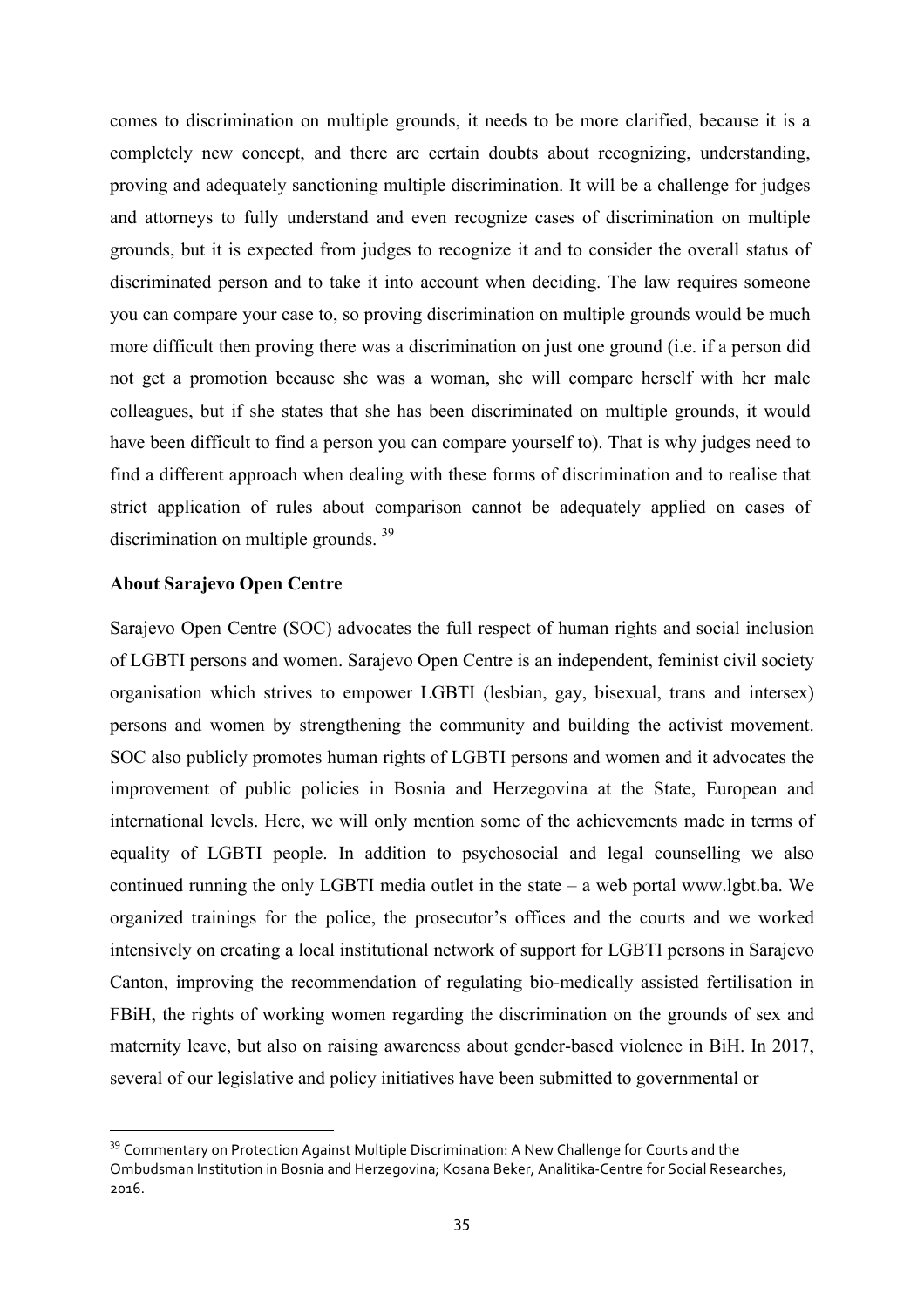parliamentary procedures. Our advocacy focuses on issues of policies for the equality of women and LGBTI persons in BiH, the issues of reproductive rights of women and men, parenthood in the context of conciliating the private and the business life, the freedom of assembly of LGBTI persons and improving the institutional framework for the protection against violence and discrimination. In the previous year, we had media campaigns that reached over a million of BiH citizens and we organised the LGBTI film festival Merlinka.

You can find out more about our work at: www.soc.ba.

### **Table of authorities**

# **Other Authorities**

| <b>Commentary on Protection Against Multiple Discrimination</b>                                              | 26 |
|--------------------------------------------------------------------------------------------------------------|----|
| http://ombudsmen.gov.ba/Novost.aspx?newsid=724⟨=BS                                                           | 25 |
| http://soc.ba                                                                                                | 11 |
| http://soc.ba/en/advocating-amendments-to-law-on-foreigners-and-law-on-asylum/                               | 22 |
| Report of the Special Rapporteur on torture and other cruel, inhuman or degrading treatment or<br>punishment | 12 |
| Responsible and Professional Treatment of Lesbian, Gay, Bisexual, Transsexual and Intersexual                |    |
| Persons                                                                                                      | 18 |
| Special report on the rights of LGBT persons in Bosnia and Herzegovina                                       | 24 |

# **Regulations**

| Criminal Code of RS                                             | 4     |
|-----------------------------------------------------------------|-------|
| Constitution of BiH                                             | 8     |
| Constitution of Canton Sarajevo                                 | 8     |
| Constitution of Tuzlanski kanton                                | 8     |
| Criminal Code of FBiH                                           | 4, 21 |
| Labour Law of FBiH                                              | 14    |
| Law on Asylum in BiH                                            | 22    |
| Law on Prohibition of Discrimination                            | 14    |
| Law on the Rights, Obligations and Responsibilities of Patients | 18    |